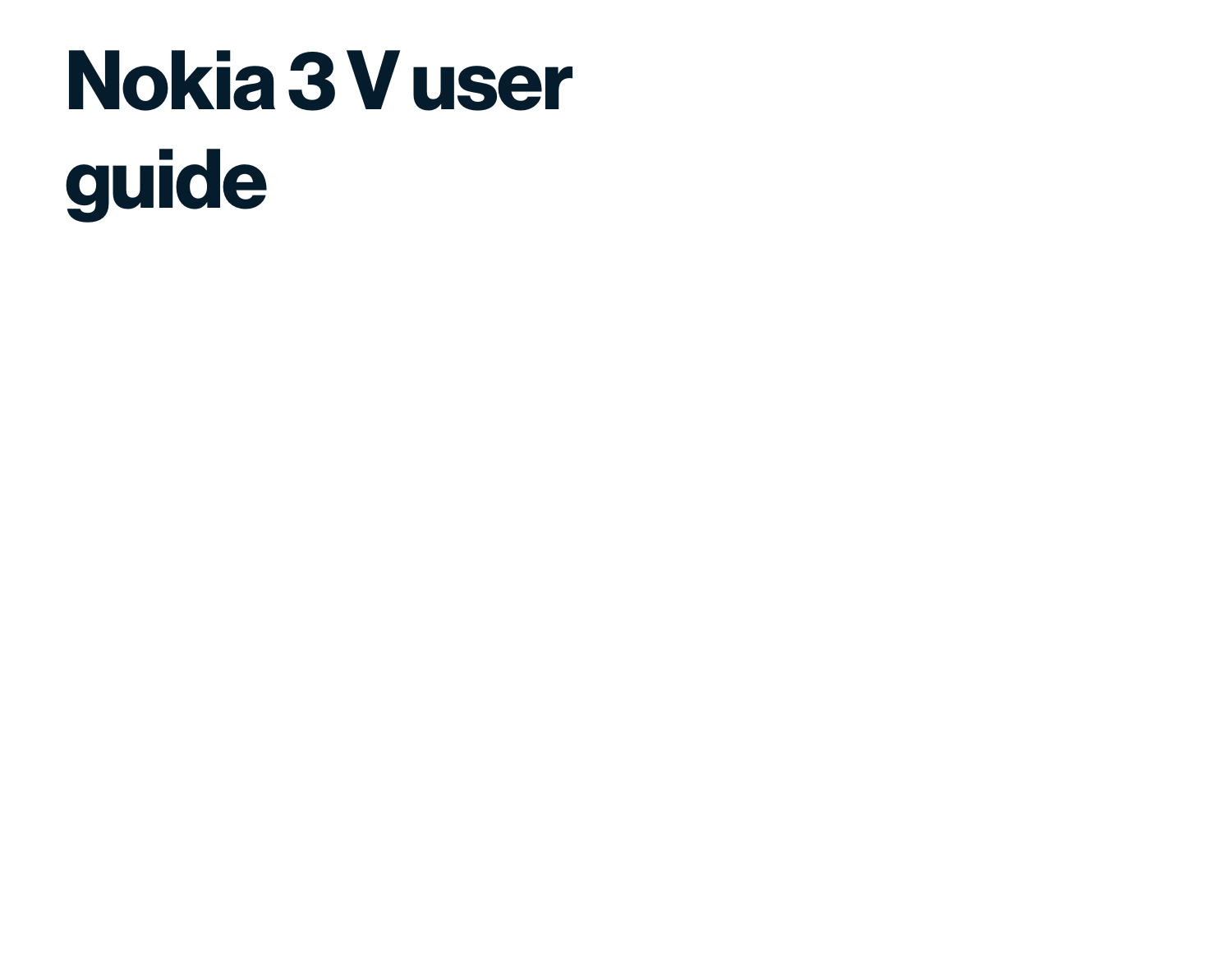# Get started

### Keep your phone up to date

Keep your phone up to date and accept available software updates to get new and enhanced features for your phone. Updating the software may also improve your phone's performance.

### Buttons and parts



- 1. Front camera
- 2. Headset connector
- 3. Google Assistant key
- 4. Microphone
- 5. USB/Charger port
- 6. Loudspeaker
- 7. Power/Lock button
- 8. Volume buttons
- 9. Flash
- 10. Main camera

Some of the accessories mentioned in this user guide, such as charger, headset, or data cable, may be sold separately.

Do not connect to products that create an output signal, as this may damage the device. Do not connect any voltage source to the audio connector. If you connect an external device or headset, other than those approved for use with this device, to the audio connector, pay special attention to volume levels.

Parts of the device are magnetic. Metallic materials may be attracted to the device.

Do not place credit cards or other magnetic stripe cards near the device for extended periods of time, since the cards may be damaged.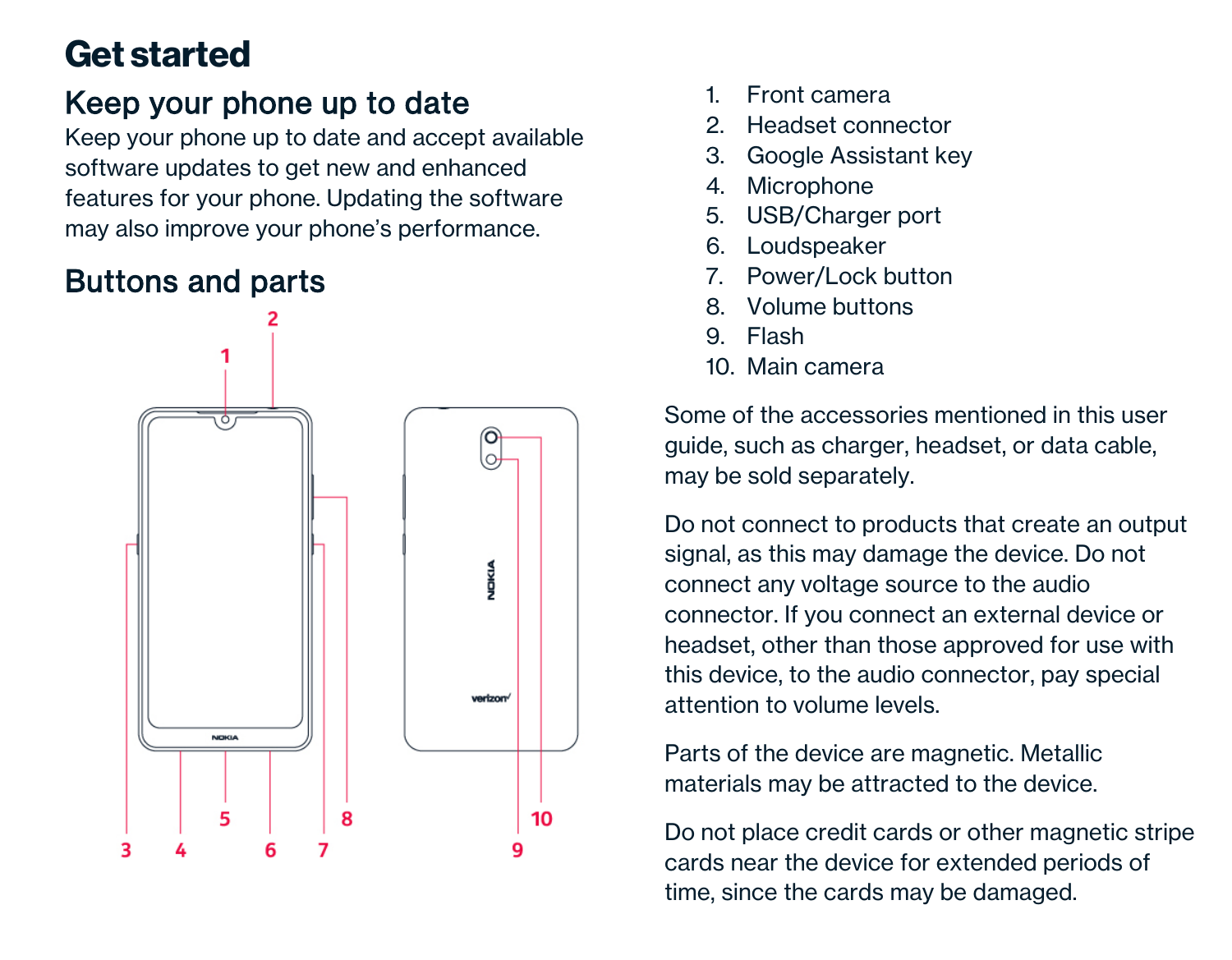### Optional: Swap the SIM card and insert the memory card

1. Your phone comes with the SIM card preinstalled, but if you want to swap the SIM, open the SIM and memory card tray: push the tray opener pin in the tray hole and slide the tray out.



2. Put the nano-SIM card on the tray with the contact area face down.

3. Put the memory card in the memory card slot with the gold contacts face down.



4. Slide the tray back in.

Note: The microSD card is sold separately.

Important: Do not remove the memory card when an app is using it. Doing so may damage the memory card and the device and corrupt data stored on the card.

Use only compatible memory cards approved for use with this device. Incompatible cards may damage the card and the device and corrupt data stored on the card.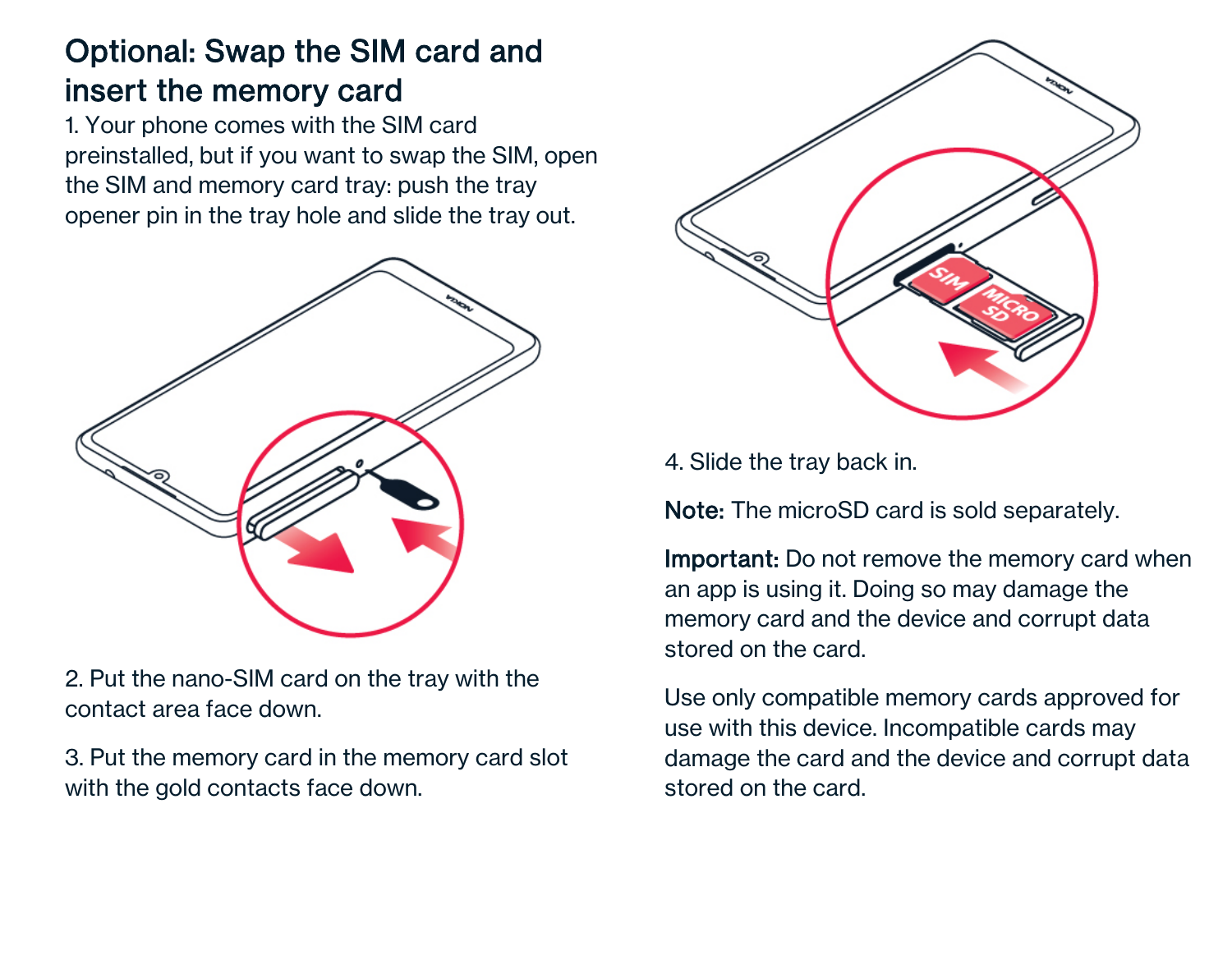### Charge your phone



- 1. Insert the small end of the USB cable into the phone.
- 2. Insert the larger end into the charger and plug it into an outlet.

Your phone supports the micro-USB cable. You can also charge your phone from a computer with a USB cable, but it may take a longer time.

If the battery is completely discharged, it may take several minutes before the charging indicator is displayed.

### Switch on and set up your phone



- 1. To switch on your phone, press and hold the Power/Lock button until the phone vibrates.
- 2. When the phone is switched on, choose your language and region.
- 3. Follow the instructions shown on your phone.

#### TRANSFER DATA FROM YOUR PREVIOUS **PHONE**

You can transfer data from an old phone to your new phone using your Google account.

To back up data on your old phone to your Google account, refer to your old phone's user guide.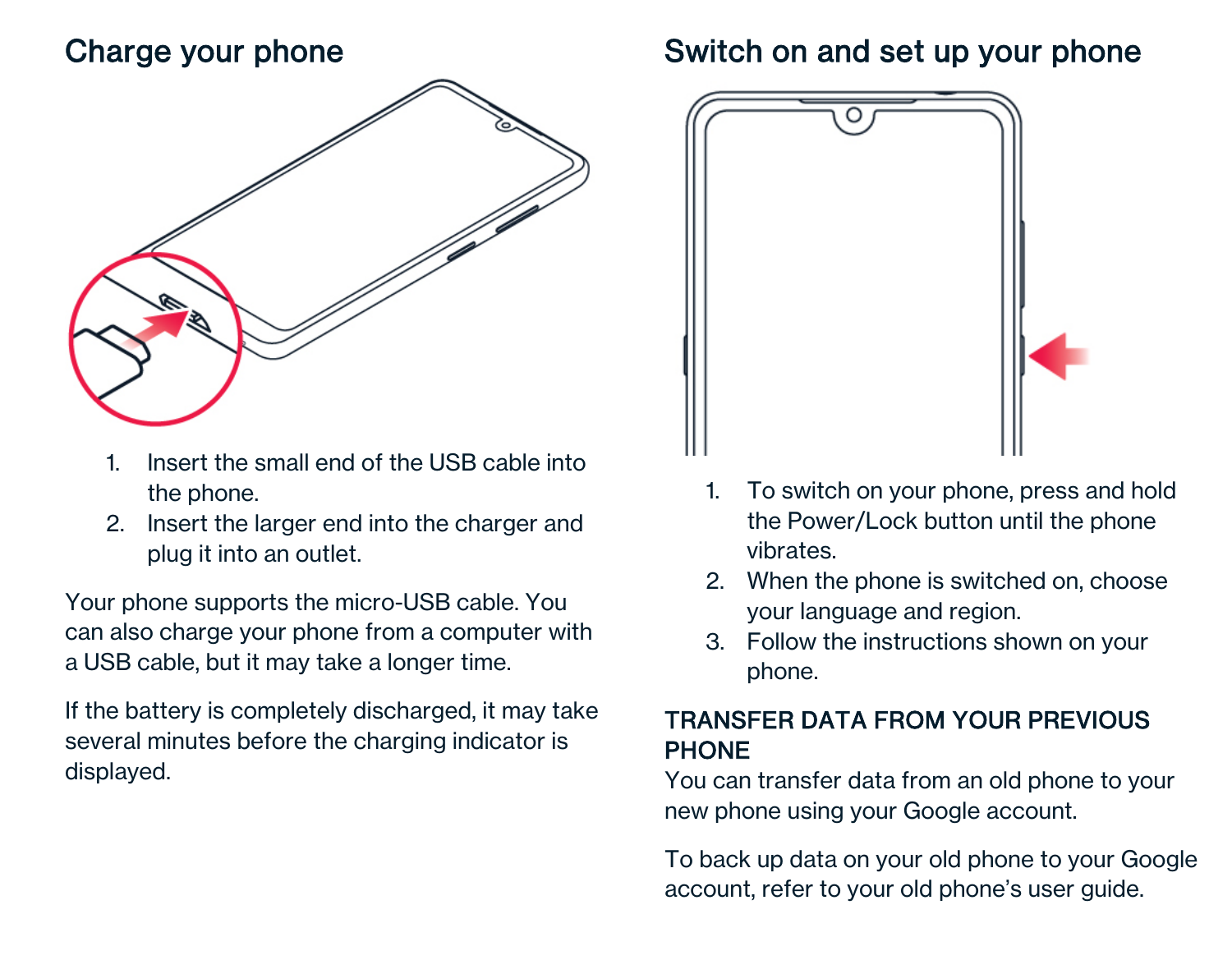- 1. Tap Settings > Accounts > Add account > Google.
- 2. Select which data you want to restore on your new phone. The sync starts automatically once your phone is connected to the internet.

#### RESTORE APP SETTINGS FROM YOUR PREVIOUS ANDROID PHONE

If your previous phone was an Android, and back up to Google account is enabled on it, you can restore your app settings and Wi-Fi passwords.

- 1. Tap Settings > System > Advanced > Backup.
- 2. Switch Backup to Google Drive to On.

### Lock your phone

If you want to avoid accidentally making a call when your phone is in your pocket or bag, you can lock your buttons and screen.

To lock your buttons and screen, press the Power/Lock button.

### UNLOCK THE BUTTONS AND SCREEN

Press the Power/Lock button, and swipe up across the screen. If asked, provide additional credentials.

### Use the touch screen

Important: Avoid scratching the touch screen. Never use an actual pen, pencil, or other sharp object on the touch screen.

#### TAP AND HOLD TO DRAG AN ITEM



Place your finger on the item for a couple of seconds, and slide your finger across the screen.

#### SWIPE

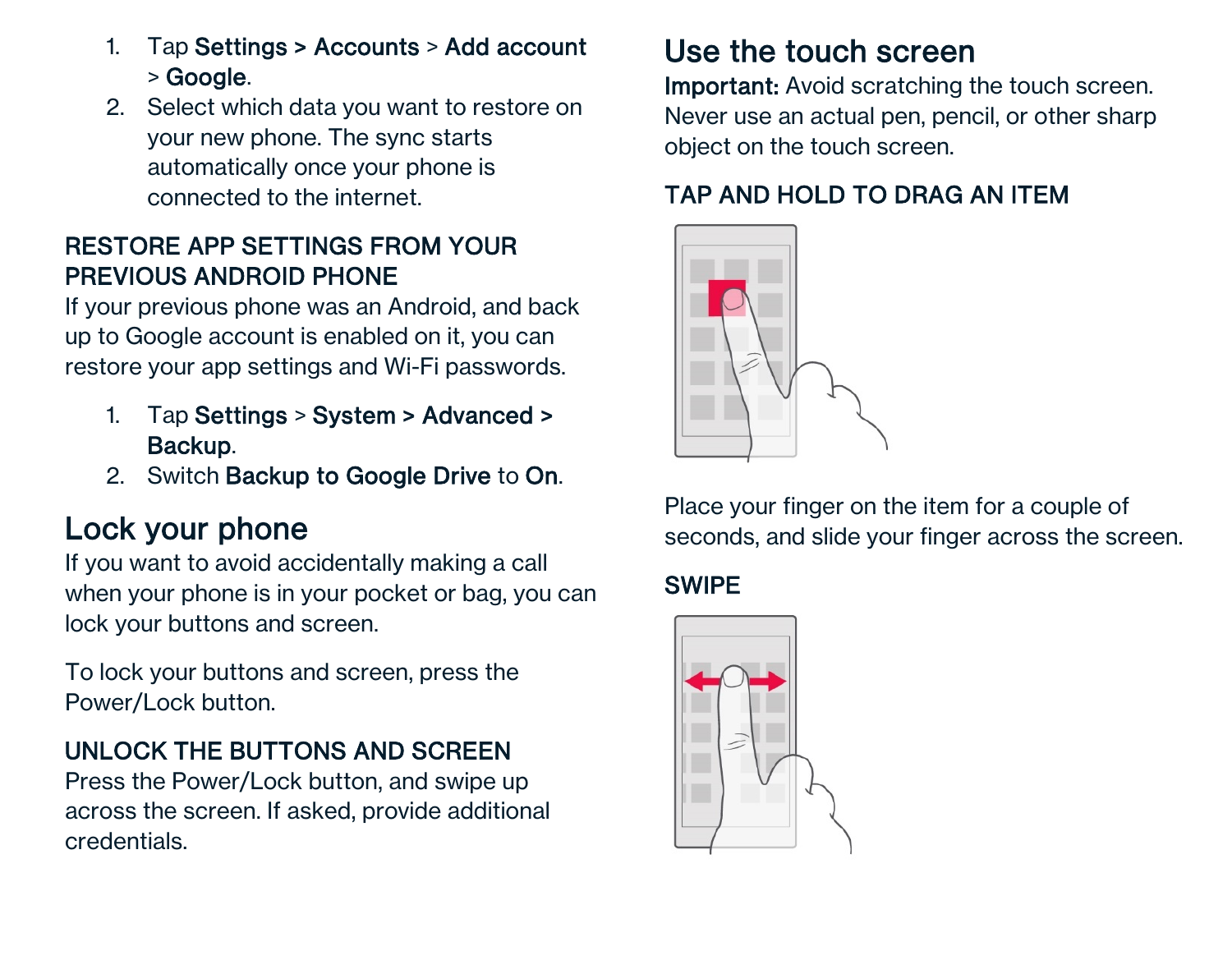Place your finger on the screen, and slide your finger in the direction you want.

#### SCROLL THROUGH A LONG LIST OR MENU



Slide your finger quickly in a flicking motion up or down the screen, and lift your finger. To stop the scrolling, tap the screen.

### ZOOM IN OR OUT



Place 2 fingers on an item, such as a map, photo, or web page, and slide your fingers apart or together.

#### LOCK THE SCREEN ORIENTATION

The screen rotates automatically when you turn the phone 90 degrees.

To lock the screen in portrait mode, swipe down from the top of the screen, and tap **Auto-rotate**.

# **Basics**

### Open and close apps

To see which apps you have open, swipe up the

home key  $\bigcirc$ .

To switch to another app, swipe right.

To close an app, swipe it up.

To see all your apps, swipe up the home key  $\Box$ and swipe up again.

To close all your running apps, swipe up the home key  $\Box$ , swipe right through all apps, and tap CLEAR ALL.

To go back to the previous screen you were in, tap the back key  $\zeta$ . Your phone remembers all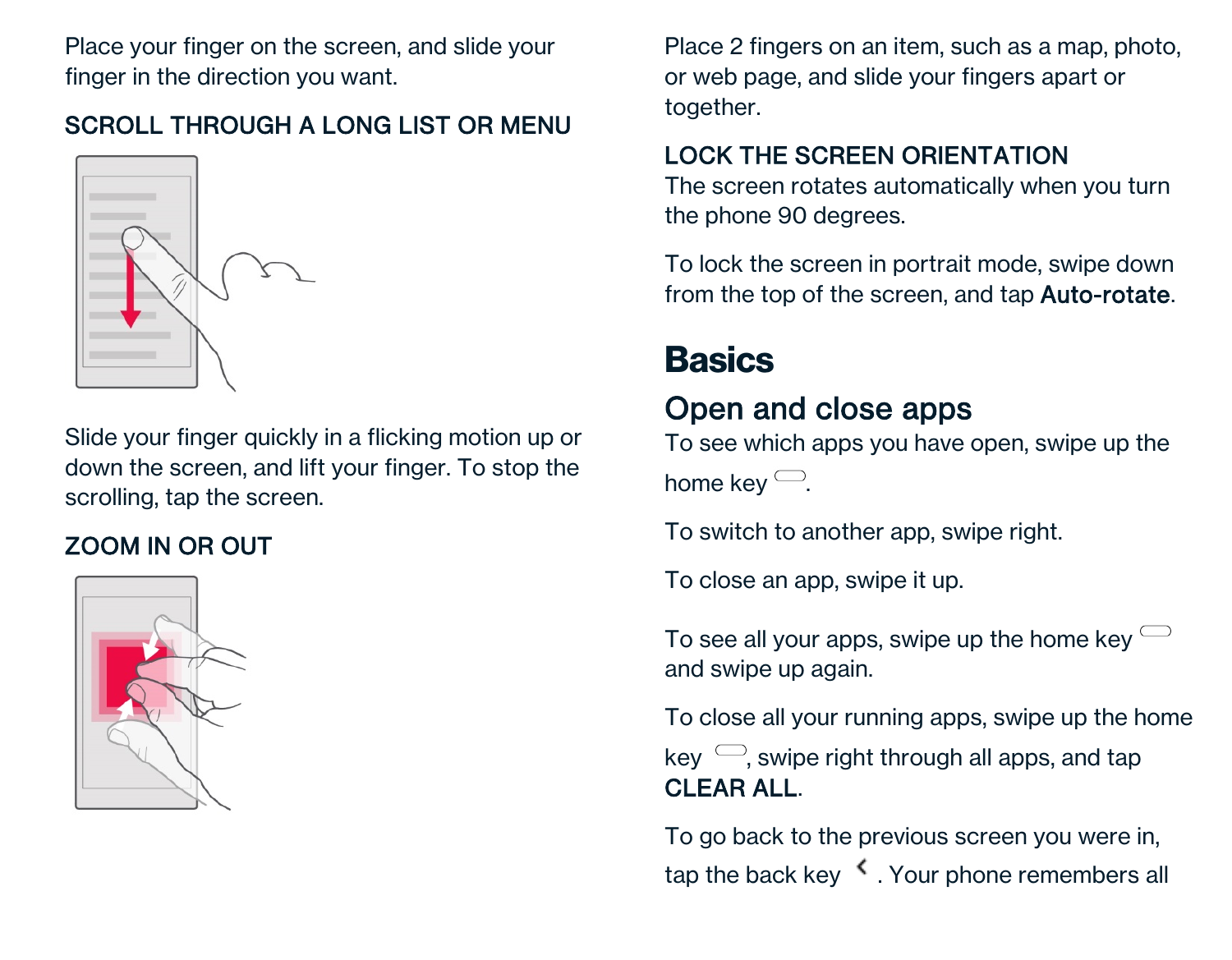the apps and websites you've visited since the last time your screen was locked.

To go to the home screen, tap the home key  $\subseteq$ . The app you were in stays open in the background.

Personalize your phone CHANGE YOUR WALLPAPER Tap Settings > Display > Wallpaper.

CHANGE YOUR PHONE RINGTONE Tap Settings > Sound > Phone ringtone.

#### CHANGE YOUR MESSAGE NOTIFICATION **SOUND**

Tap Settings > Sound > Advanced > Default notification sound.

### **Notifications**

### USE THE NOTIFICATION PANEL

When you receive new notifications, such as messages or missed calls, indicator icons appear on the status bar at the top of the screen. To see more information about the notifications, drag the status bar down. To close the view, swipe up on the screen.



To change the notification settings of an app, tap Settings > Apps & notifications and tap the app name to open the app settings. Tap Notifications. You can turn off or on the notifications for each app individually.

#### USE THE QUICK SETTING ICONS

To activate features, tap the quick settings icons on the notification panel. To see more icons, drag the menu down.

To rearrange the icons, tap  $\blacktriangleright$ , tap and hold an icon, and then drag it to another location.

### Control volume

If you have trouble hearing your phone ringing in noisy environments, or calls are too loud, you can change the volume to your liking by using the volume buttons on the side of your phone.

Do not connect to products that create an output signal, as this may damage the device. Do not connect any voltage source to the audio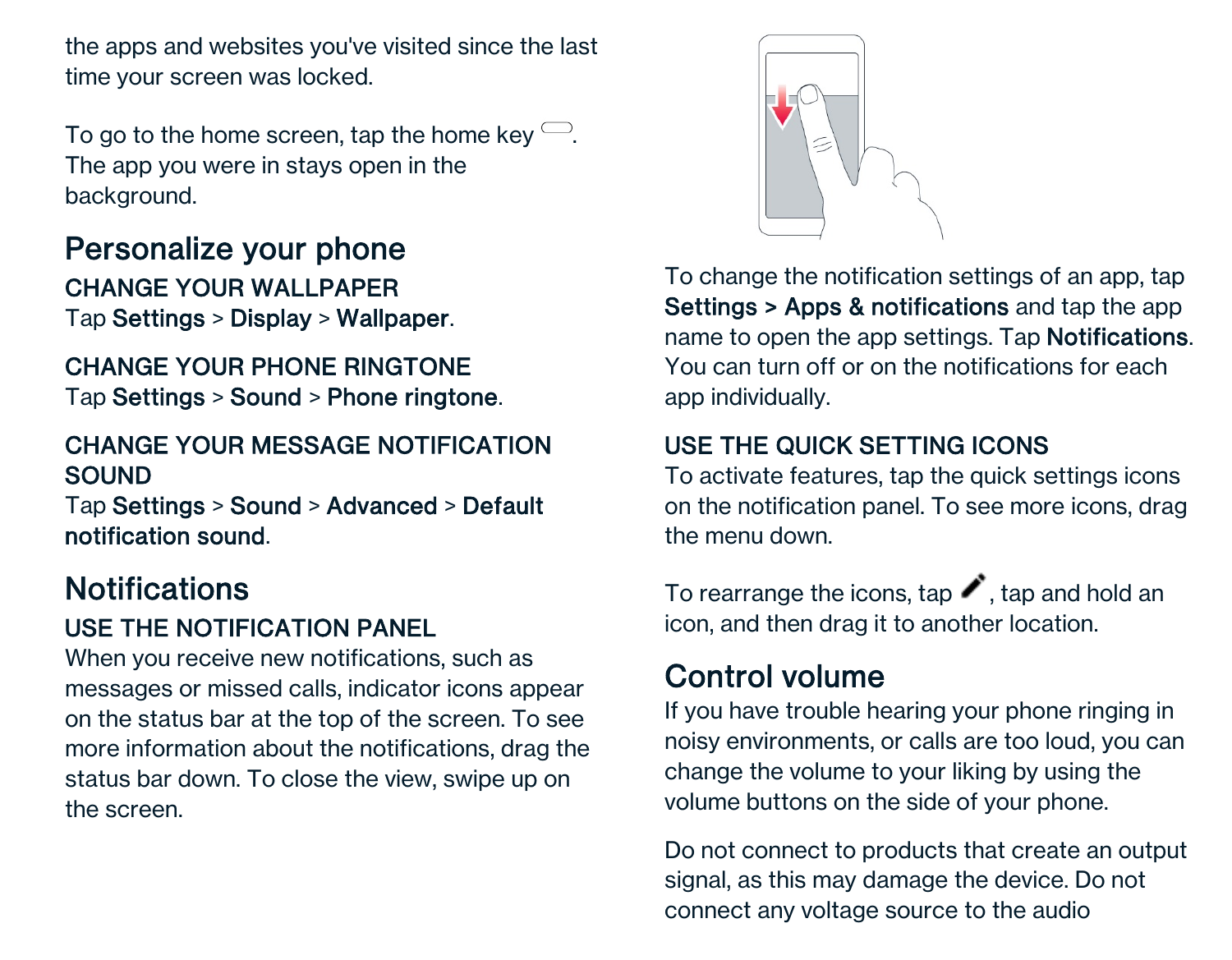connector. If you connect an external device or headset, other than those approved for use with this device, to the audio connector, pay special attention to volume levels.

#### CHANGE THE VOLUME SETTINGS

Press a volume button on the side of your phone to see the volume status bar, tap  $\clubsuit$ , and drag the sliders on the volume bars left or right.

### SET THE PHONE TO SILENT

To set the phone to silent, press a volume button, tap  $\overline{\mathsf{L}}$  to set your phone to vibrate only and tap  $\mathbb{U}$  to set it to silent.

### Google Assistant

Google Assistant can help you search information online, translate words and sentences, make notes and calendar appointments, for example.

### USE THE GOOGLE ASSISTANT BUTTON

To access the Google Assistant services, use the Google Assistant button on the side of your phone:

• Press the button once to start Google Assistant. When you press the button for the first time, you are asked to sign in with your Google account or create a new account.

- Press the button twice to see a visual overview of your day, get suggestions and personalized information.
- Press and hold the button to speak with Google Assistant. Ask your question and release the button. You see Google Assistant's answer on your phone's display.

#### SWITCH OFF THE GOOGLE ASSISTANT BUTTON

To switch off the Google Assistant button, tap Settings > System > Gestures > Assist gesture, and switch Assist gesture off.

### Extend battery life

To save power:

- Always charge the battery fully.
- Mute unnecessary sounds, such as touch sounds. Tap Settings > Sound > Advanced, and under Other sounds and vibrations, select which sounds to keep.
- Use wired headphones, rather than the loudspeaker.
- Set the phone screen to switch off after a short time. Tap Settings > Display > Advanced > Sleep and select the time.
- Tap Settings > Display > Brightness level. To adjust the brightness, drag the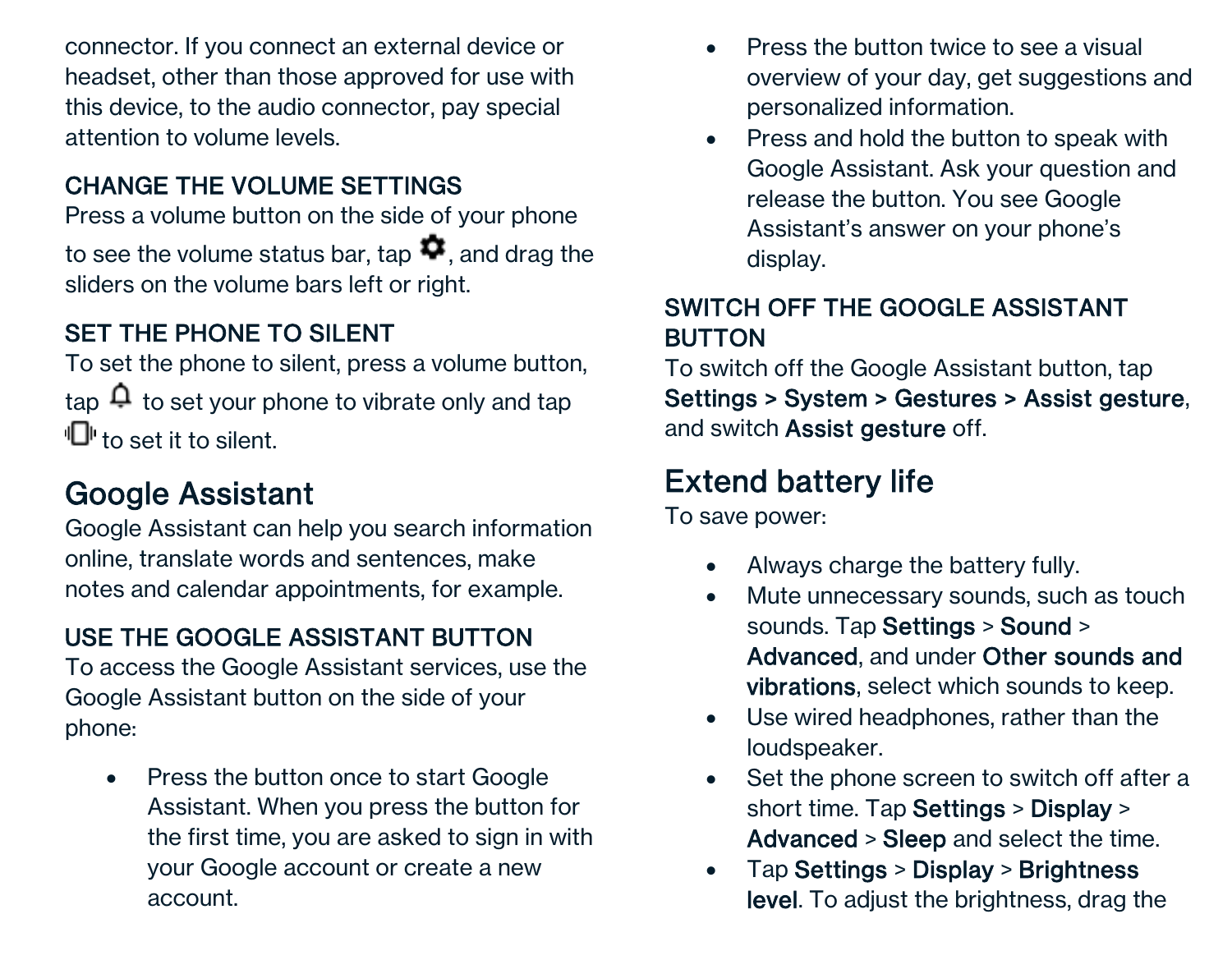brightness level slider. Make sure that Adaptive brightness is disabled.

• Stop apps from running in the background: Stop apps from running in the background: swipe up the home key

 $\sim$  and swipe up the app you want to close.

- Enable adaptive battery. Limit battery for apps that you don't use often. Notifications may be delayed for these apps. Tap Settings > Battery > Adaptive Battery.
- Switch on the power saver: tap Settings > Battery > Battery saver, and switch to On.
- Use location services selectively: switch location services off when you don't need them. Tap Settings > Security & location > Location, and disable Use location.
- Use network connections selectively: switch Bluetooth on only when needed. Use a Wi-Fi connection to connect to the internet, rather than a mobile data connection. Stop your phone scanning for available wireless networks. Tap Settings > Network & Internet > Wi-Fi, and disable Use Wi-Fi. If you're listening to music or otherwise using your phone, but don't want to make or receive calls, switch the

airplane mode on. Tap Settings > Network & Internet > Advanced > Airplane mode. Airplane mode closes connections to the mobile network and switches your device's wireless features off.

### Write text

Writing with the on-screen keyboard is easy. You can use the keyboard when holding your phone in portrait or landscape mode. The keyboard layout can vary in different apps and languages.

To open the on-screen keyboard, tap a text box.

#### SWITCH BETWEEN UPPER AND LOWER CASE CHARACTERS

Tap the shift key. To switch caps lock mode on, double-tap the key. To return to normal mode, tap the shift key again.

#### TYPE IN A NUMBER OR SPECIAL **CHARACTER**

Tap the numbers and symbols key. Some special character keys bring up more symbols. To see more symbols, tap and hold a symbol or special character.

#### INSERT EMOJIS

Tap the emoji key, and select the emoji.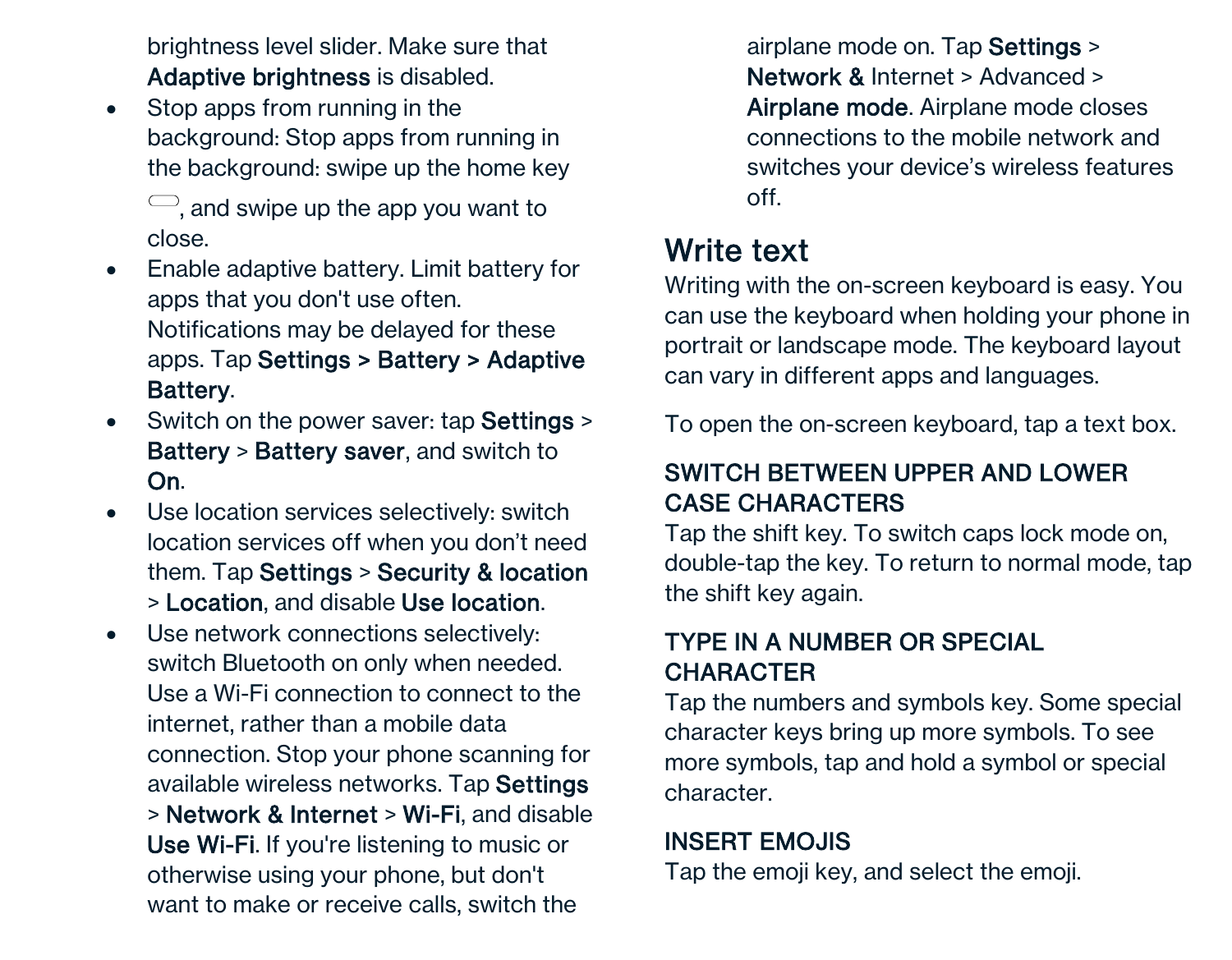### COPY OR PASTE TEXT

Tap and hold a word, drag the markers before and after the word to highlight the section you want to copy, and tap Copy. To paste the text, tap where you want to paste the text and select Paste.

#### ADD AN ACCENT TO A CHARACTER

Tap and hold the character, and tap the accent or the accented character, if supported by your keyboard.

#### DELETE A CHARACTER

Tap the backspace key.

#### MOVE THE CURSOR

To edit a word you just wrote, tap the word, and drag the cursor to the place you want.

#### USE KEYBOARD WORD SUGGESTIONS

Your phone suggests words as you write, to help you write quickly and more accurately. Word suggestions may not be available in all languages.

When you start writing a word, your phone suggests possible words. When the word you want is shown in the suggestion bar, select the word. To see more suggestions, tap and hold the suggestion.

**Tip:** If the suggested word is marked in bold, your phone automatically uses it to replace the word

you wrote. If the word is wrong, tap and hold it to see a few other suggestions.

If you do not want the keyboard to suggest words while typing, turn off the text corrections. Tap Settings > System > Languages & input > Virtual keyboard. Select the keyboard you normally use. Tap Text correction and switch off the text correction methods you do not want to use.

#### CORRECT A WORD

If you notice that you have misspelled a word, tap it to see suggestions for correcting the word.

#### SWITCH SPELL CHECKER OFF

Tap Settings > System > Languages & input > Advanced > Spell checker, and switch Use spell checker off.

### Date and time

Tap Settings > System > Date & time.

#### UPDATE THE TIME AND DATE AUTOMATICALLY

You can set your phone to update the time, date, and time zone automatically. Automatic update is a network service and may not be available depending on your region or network service provider.

#### 1. Tap Settings > System > Date & time.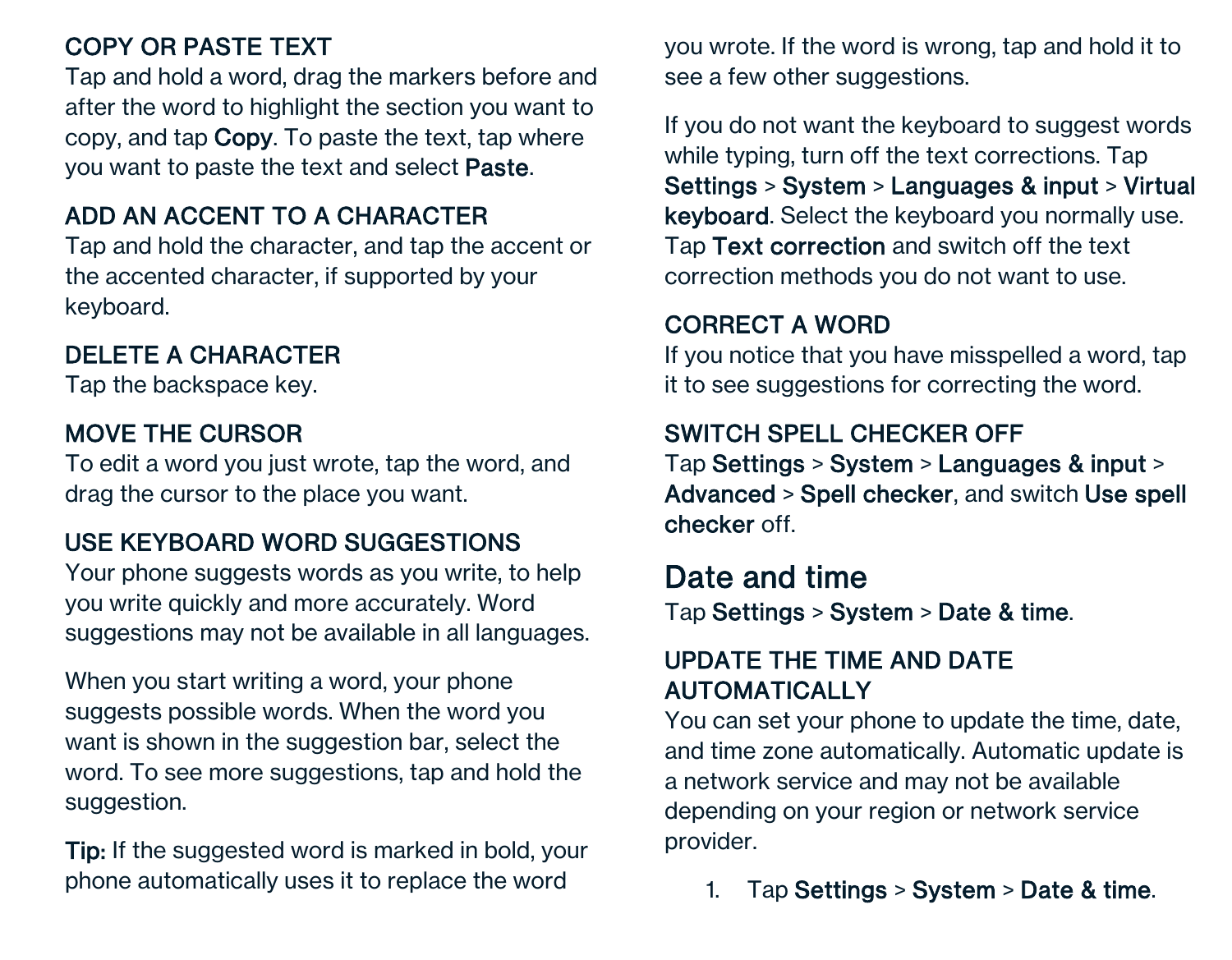- 2. Switch Automatic date & time on.
- 3. Switch Automatic time zone on.

#### CHANGE THE CLOCK TO THE 24-HOUR FORMAT

Tap Settings > System > Date & time, and switch Use 24-hour format on.

### Alarm clock

### SET AN ALARM

- 1. Tap Clock > ALARM.
- 2. To add an alarm, tap  $\bullet$ .
- 3. To modify an alarm, tap it. To set the alarm to repeat on specific dates, check Repeat and highlight the days of the week.

### SWITCH AN ALARM OFF

When the alarm sounds, swipe the alarm right.

### **Accessibility**

You can change various settings to make using your phone easier.

### INCREASE OR DECREASE THE FONT SIZE

- 1. Tap Settings > Accessibility.
- 2. Tap Font size. To increase or decrease the font size, drag the font size level slider.

### INCREASE OR DECREASE THE DISPLAY SIZE

1. Tap Settings > Accessibility.

2. Tap **Display size** and to adjust the display size, drag the display size level slider.

# FM Radio

To listen to the radio, you need to connect a compatible headset to the phone. The headset acts as an antenna.

### LISTEN TO FM RADIO

After you have connected the headset, tap FM Radio.

- To switch the radio on, tap  $\bullet$
- To find radio stations, tap  $\frac{1}{2}$  > Scan.
- To switch to another station, slide the channel frequency row left or right.
- To save a station, tap  $\heartsuit$ .
- To listen to a radio station using the phone's speakers, tap  $\blacktriangleleft$  . Keep the headset connected.
- To switch the radio off,  $tan$

Troubleshooting tip: If the radio doesn't work, make sure the headset is connected properly.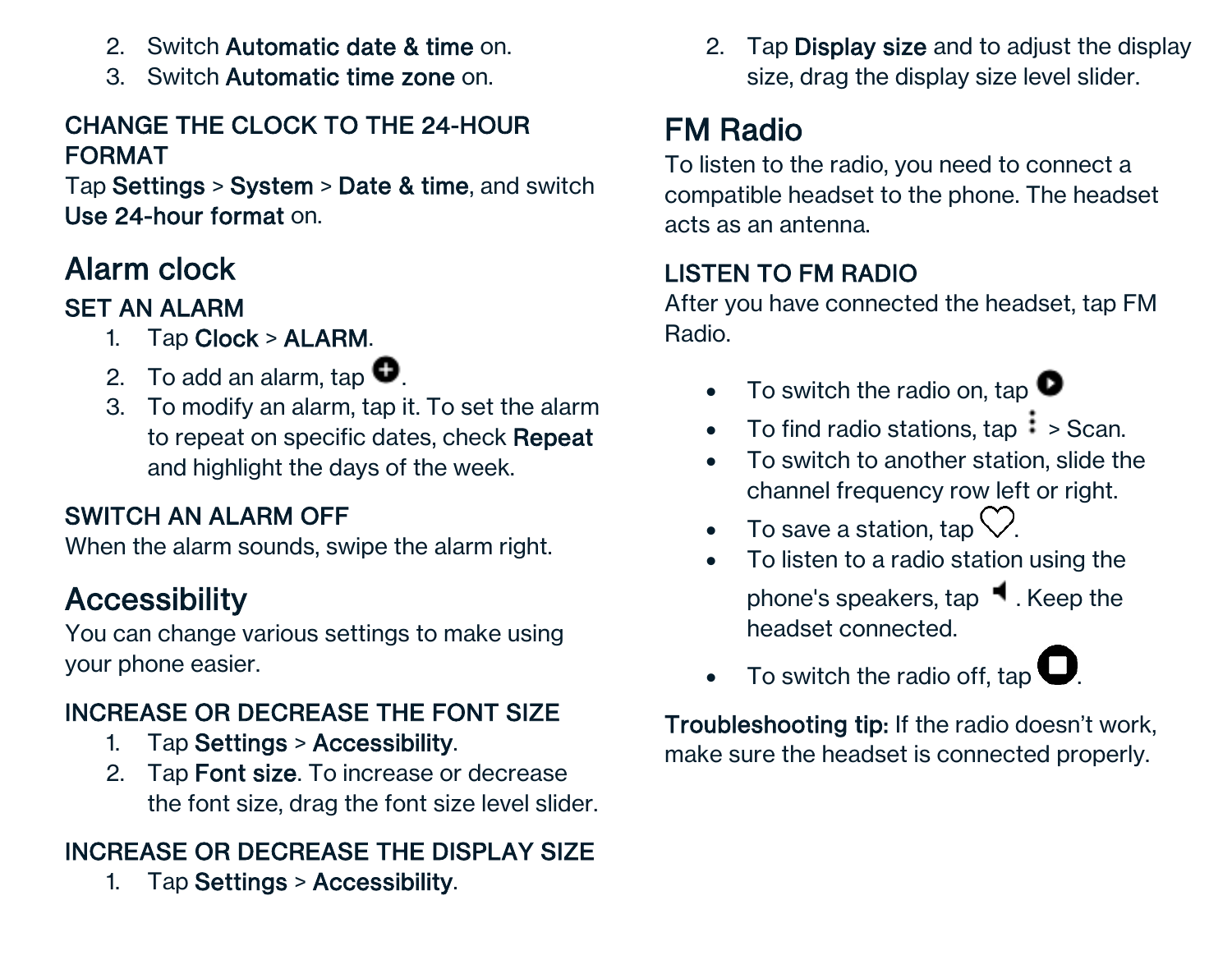# Connect with your friends and family

# Calls

### MAKE A CALL

1. Tap  $\mathcal{L}$ .

2. Tap  $\mathbb{H}$  and type in a number, or tap  $\mathbb{H}$  and select a contact you want to call.

3. Tap  $\mathcal{L}$ .

### ANSWER A CALL

When the phone rings, swipe up to answer.

### REJECT A CALL

To reject a call, swipe down.

# **Contacts**

Save and organize your friends' and family members' phone numbers.

### SAVE A CONTACT FROM CALL HISTORY

- 1. In Phone, tap  $\Theta$  to see call history.
- 2. Tap the number you want to save.
- 3. Select if you want to Create new contact or Add to a contact.
- 4. Type in the contact information, and tap  $\checkmark$

### ADD A CONTACT

- 1. In Phone, tap  $\stackrel{\bullet}{\bullet}$  and tap CREATE NEW **CONTACT.**
- 2. Fill out the information.
- 3. Tap  $\checkmark$ .

### EDIT A CONTACT

- 1. Tap Contacts and tap the contact you want to edit
- 2. Tap  $\sum$ .
- 3. Edit the information.
- 4. Tap  $\checkmark$ .

### Send and receive messages SEND A MESSAGE

- 1. Tap Messages.
- 2. Tap Start chat.
- 3. To add a recipient, tap  $\mathbf{u}$  in the To field. and type their number. If the recipient is in your contacts list, start typing their name and then tap the contact. If you want to send the message to several recipients, tap Start group conversation,

select all the recipients, and tap  $\rightarrow$ .

- 4. Write your message in the text box.
- 5. Tap  $\blacktriangleright$ .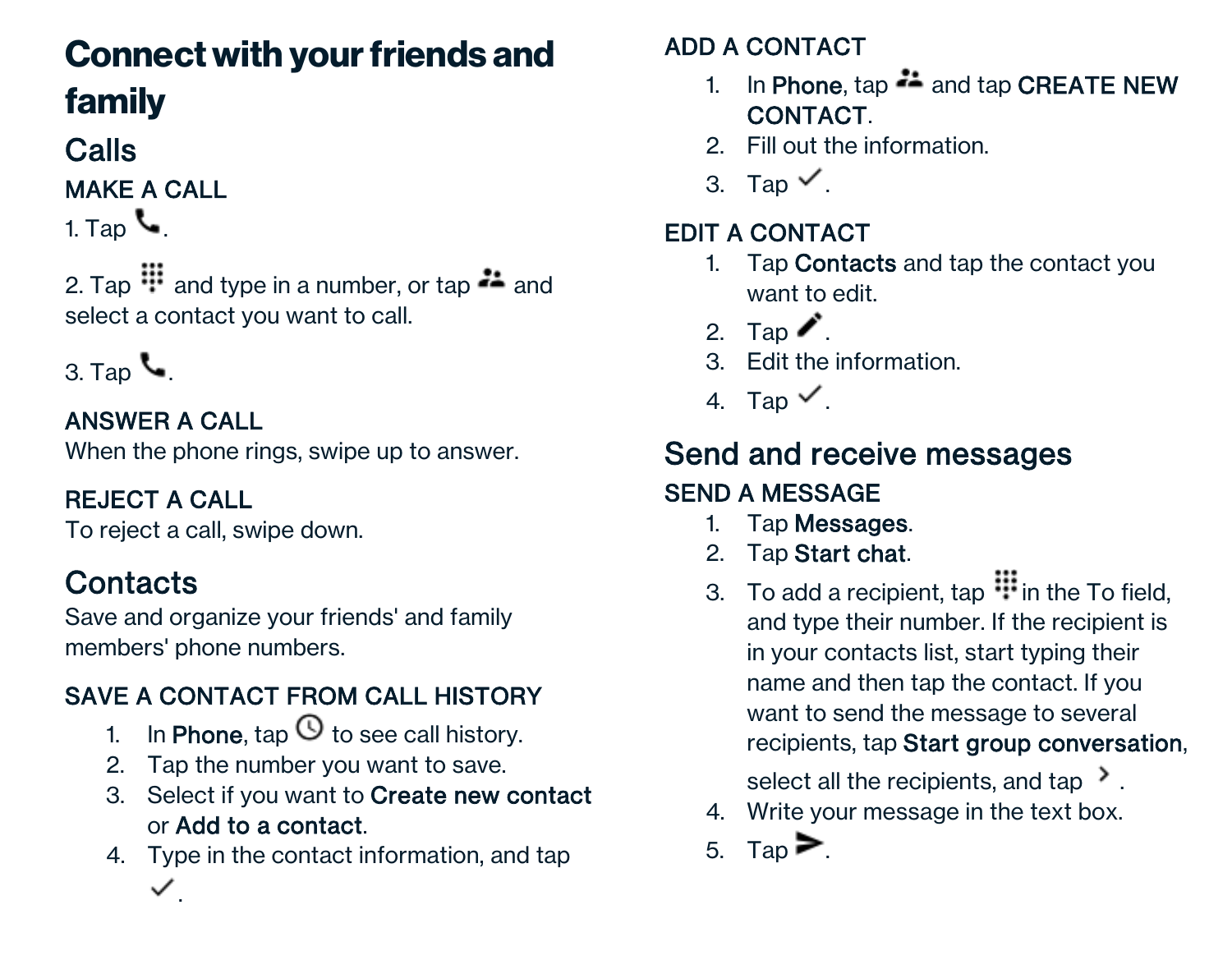### READ A MESSAGE

- 1. Tap Messages.
- 2. Tap the message you want to read. You can also read a message from the notification panel. Slide down from the top of the screen and tap the message.

### REPLY TO A MESSAGE

- 1. Tap Messages.
- 2. Tap the message you want to reply to.
- 3. Write your reply in the text box below the message and  $tan$   $\geq$ .

# Mail

### ADD A MAIL ACCOUNT

When you use the Gmail app for the first time, you are asked to set up your email account.

- 1. Tap Gmail.
- 2. You can select the address connected with your Google account or tap Add an email address.
- 3. After adding all the accounts, tap TAKE ME TO GMAIL.

### SEND MAIL

- 1. Tap Gmail.
- 2. Tap  $\triangle$ .

3. In the To box, type in an address, or tap

#### $\frac{1}{2}$  > Add from Contacts.

- 4. Type in the message subject and the mail.
- 5. Tap  $\blacktriangleright$ .

#### READ AND REPLY TO MAIL

- 1. Tap Gmail.
- 2. Tap the message you want to read.
- 3. To reply the message, tap  $\leftrightarrow$ , or tap  $\frac{1}{2}$  > Reply all.

### DELETE MAIL

- 1. Tap Gmail.
- 2. Tap the message you want to delete and  $tan \ \blacksquare$
- 3. To delete multiple messages, tap the circle with the recipient's initial to select messages and tap  $\blacksquare$

### Get social

To keep in touch with your friends and family, sign in to your instant messaging, sharing, and social networking services. Select the service you want to use from your Home screen. Social apps are available in the Google Play Store. The available services may vary.

### INSTALLING APPS

1. From the Home screen, tap Play Store.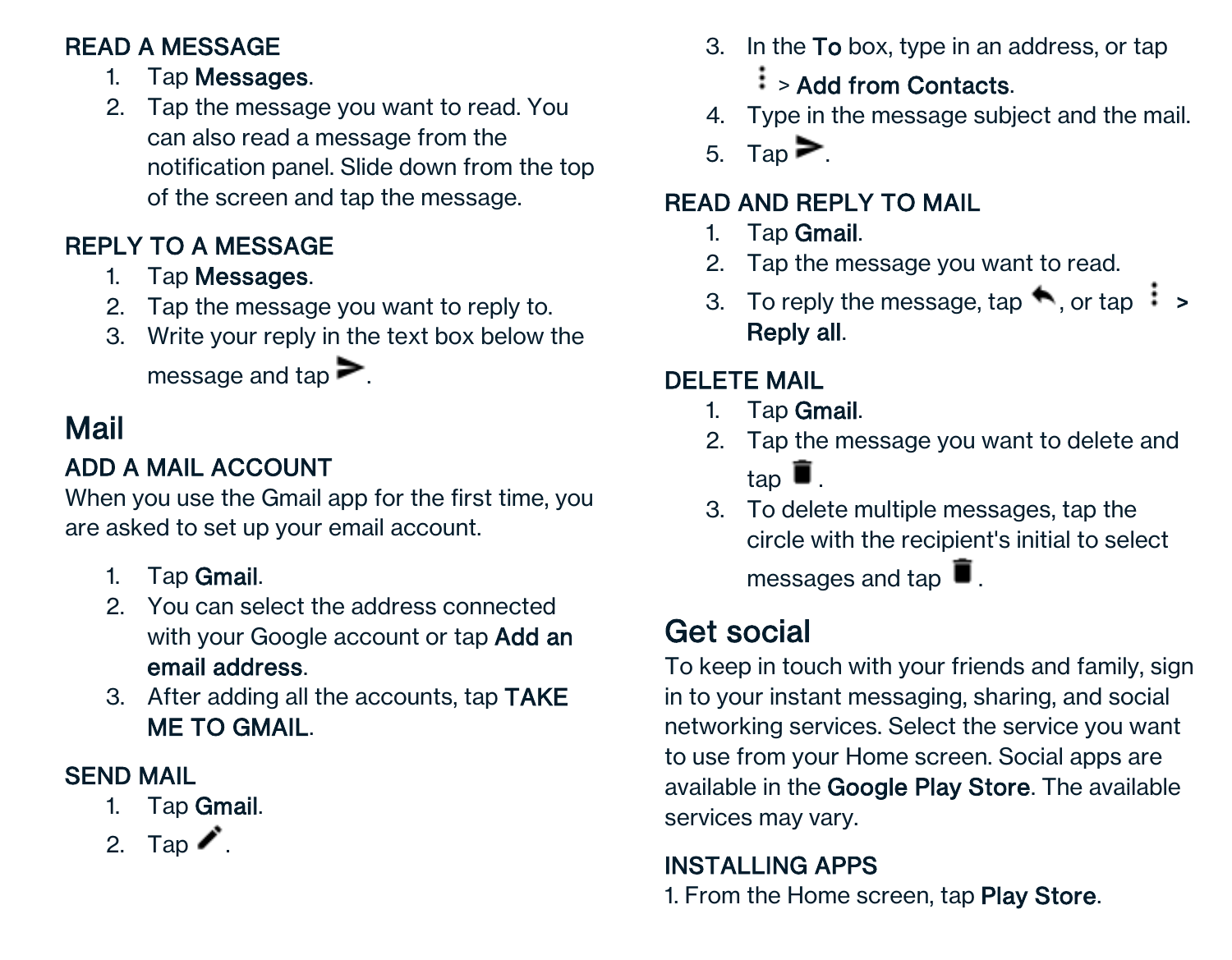2. Tap the search bar to look for apps, or select apps from your recommendations.

3. In the app description, tap INSTALL to download and install the app.

# Camera

Shoot sharp and vibrant photos – capture the best moments in your photo album.

- 1. Tap Camera.
- 2. Take aim and focus.
- 3. Tap  $O$ .

### TAKE A SELFIE

- 1. Tap Camera.
- 2. Tap  $\overbrace{\bullet}^*$  to switch to the front camera.
- 3. Tap  $O$ .

### USE GOOGLE LENS

With Google Lens, you can use the viewfinder of your camera to identify things, copy text, scan codes, and search for similar products, for example.

1. Tap Camera.



3. Point the camera to the thing you want to identify, and follow the instructions on the display.

**Tip:** You can use Google Lens with the photos you've already taken. Tap Photos, tap the photo, and tap  $\mathbf{C}$ .

### RECORD A VIDEO

- 1. Tap Camera.
- 2. To switch to the video recording mode, swipe left.
- 3. Tap  $\overline{O}$  to start recording.
- 4. To stop recording, tap  $\textcircled{\tiny{\textcircled{\tiny{1}}}}$
- 5. To go back to camera mode, swipe right.

# Use your camera like a pro

Use the different modes in your camera to enhance the quality of your photos.

### SET THE CAMERA TO PRO MODE

Tap Camera > Pro.

### PICK THE BEST EXPOSURE

To change the exposure settings, in Pro mode, tap

E and choose the setting.

### TAKE PHOTOS WITH A TIMER

- 1. Tap Camera.
- 2. Tap
- 3. Select the time.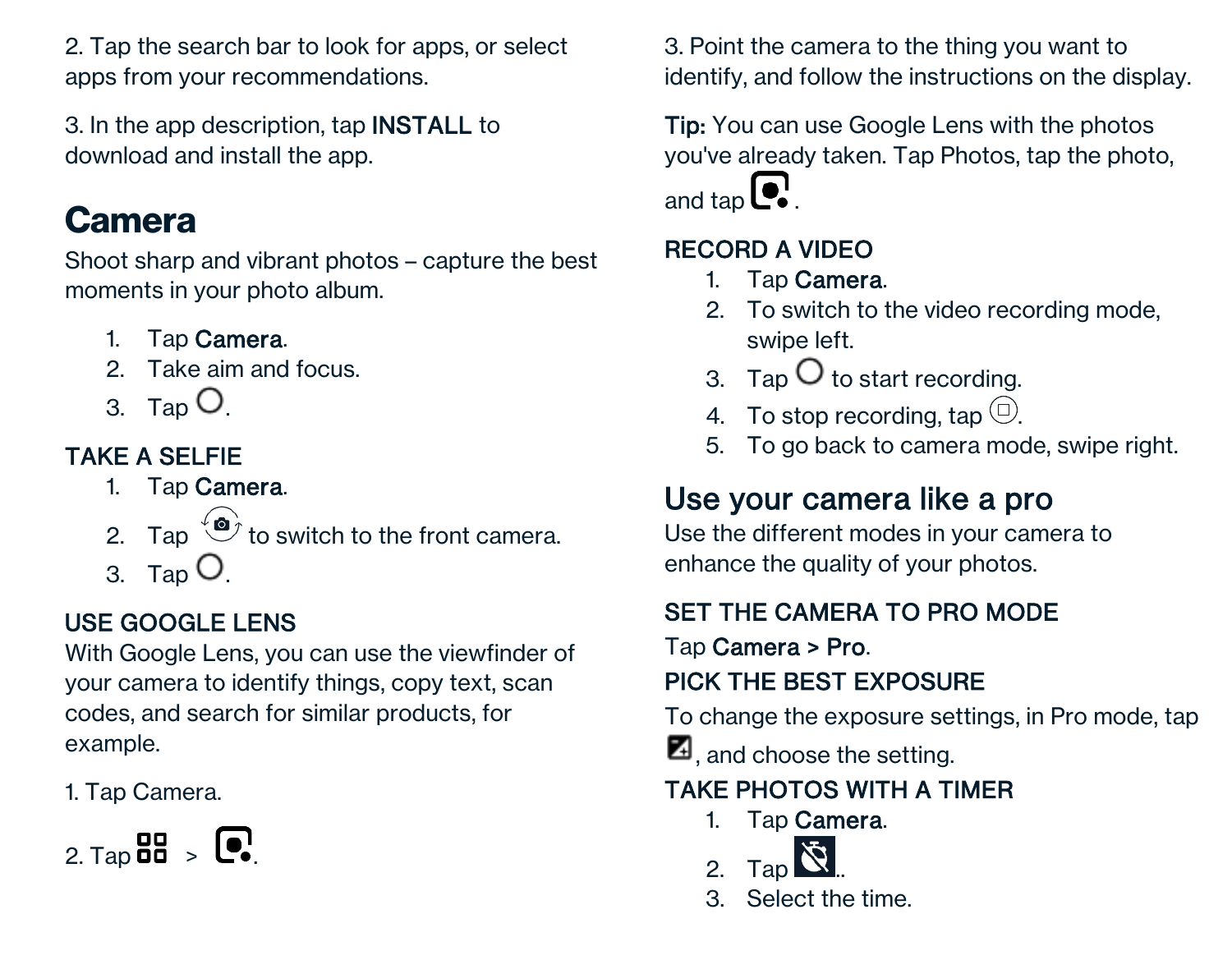4 Tap  $\overline{O}$ .

### TAKE HIGH QUALITY PHOTOS

In the Camera app,  $\tan \equiv$  > Photo Resolution, and set the resolution that you want.

### Your photos and videos

Want to relive those important moments? View photos and videos on your phone.

#### Tap Photos.

#### COPY YOUR PHOTOS AND VIDEOS TO YOUR **COMPUTER**

You can use your computer's file manager to copy or move your photos and videos to the computer.

Connect your phone to the computer with a compatible USB cable. To set the USB connection type, open the notification panel, and tap the USB notification.

#### SHARE YOUR PHOTOS AND VIDEOS

You can share your photos and videos quickly and easily for your friends and family to see.

- 1. In Photos, tap the photo or video you want to share and tap  $\leq$
- 2. Select how you want to share the photo or video.

# Internet and connections

### Activate Wi-Fi

Using a Wi-Fi connection is generally faster and less expensive than using a mobile data connection. If both Wi-Fi and mobile data connections are available, your phone uses the Wi-Fi connection.

### TURN ON WI-FI

- 1. Tap Settings > Network & internet > Wi-Fi.
- 2. Switch Use Wi-Fi on.
- 3. Select the connection you want to use.

Your Wi-Fi connection is active when  $\blacktriangledown$  is shown on the status bar at the top of the screen.

Important: Use encryption to increase the security of your Wi-Fi connection. Using encryption reduces the risk of others accessing your data.

**Tip:** If you want to track locations when satellite signals are not available, for example when you're indoors or between tall buildings, switch Wi-Fi on to improve positioning accuracy.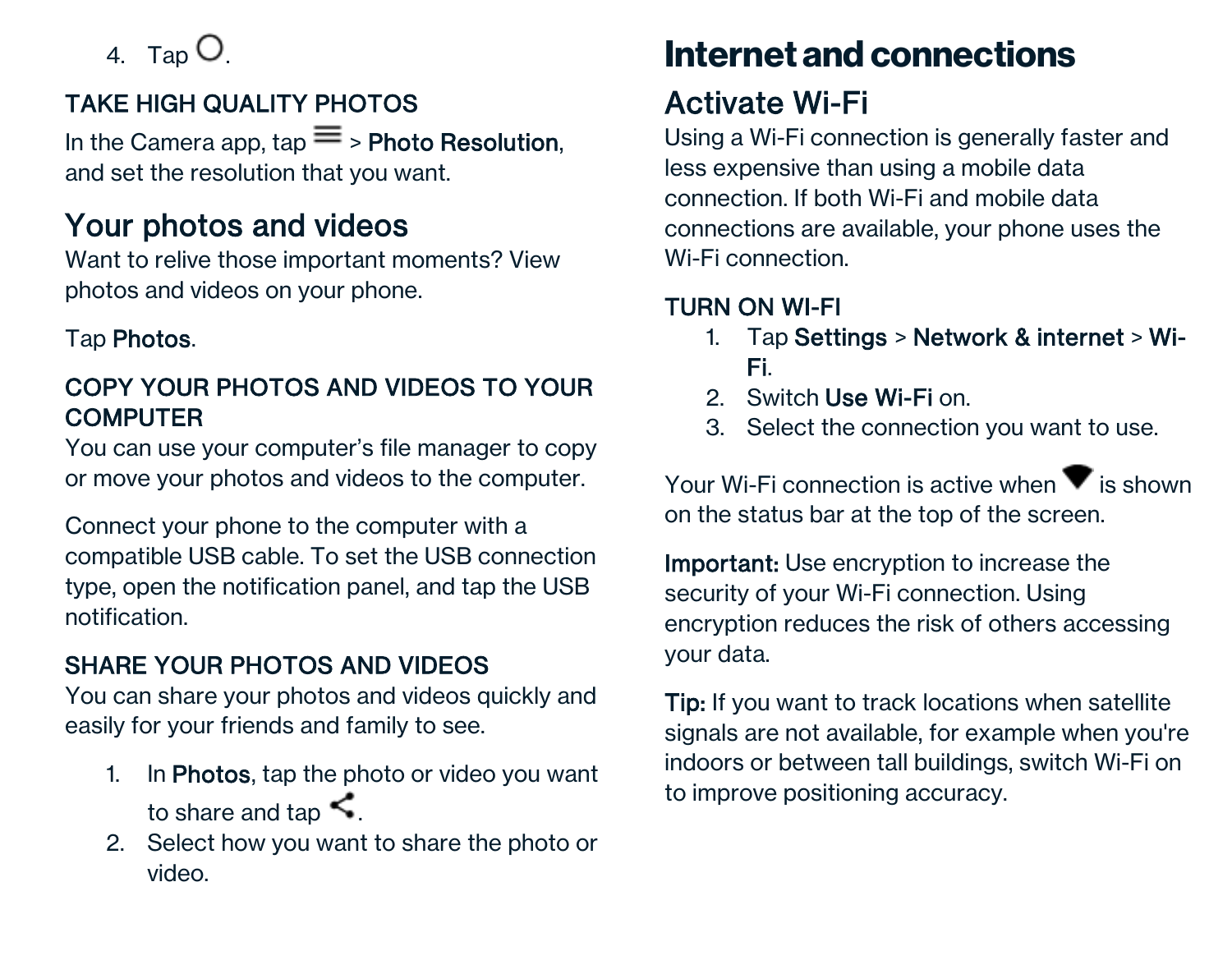# Use a mobile data connection CLOSE THE MOBILE DATA CONNECTION

Swipe down from the top of the screen, tap Mobile data and switch Mobile data off.

### TURN ON THE MOBILE DATA CONNECTION

Swipe down from the top of the screen, tap Mobile data and switch Mobile data on.

#### USE A MOBILE DATA CONNECTION WHEN ROAMING

Tap Settings > Network & internet > Mobile network, and switch Roaming to On.

Connecting to the internet when roaming, especially when abroad, can raise data costs substantially.

Tip: To follow your data usage, tap Settings > Network & internet > Data usage.

### Browse the web USE YOUR PHONE TO CONNECT YOUR COMPUTER TO THE WEB

It's simple to use the internet on your laptop on the go. Turn your phone into a Wi-Fi hotspot, and use your mobile data connection to access the internet with your laptop or other device.

1. Tap Settings > Network & internet > Hotspot & tethering.

2. Switch on the Wi-Fi hotspot to share your mobile data connection over Wi-Fi, USB tethering to use a USB connection, or Bluetooth tethering to use Bluetooth.

The other device uses data from your data plan, which may result in data traffic costs. For info on availability and costs, contact your network service provider.

### START BROWSING

- 1. Tap Chrome.
- 2. Type a web address and tap  $\rightarrow$

Tip: If your network service provider doesn't charge you a fixed fee for data transfer, to save on data costs, use a Wi-Fi network to connect to the internet.

#### SEARCH THE WEB In Chrome,

- 1. Tap the search bar.
- 2. Write your search word in the search box.
- 3. Tap  $\rightarrow$

You can also select a search word from the proposed matches.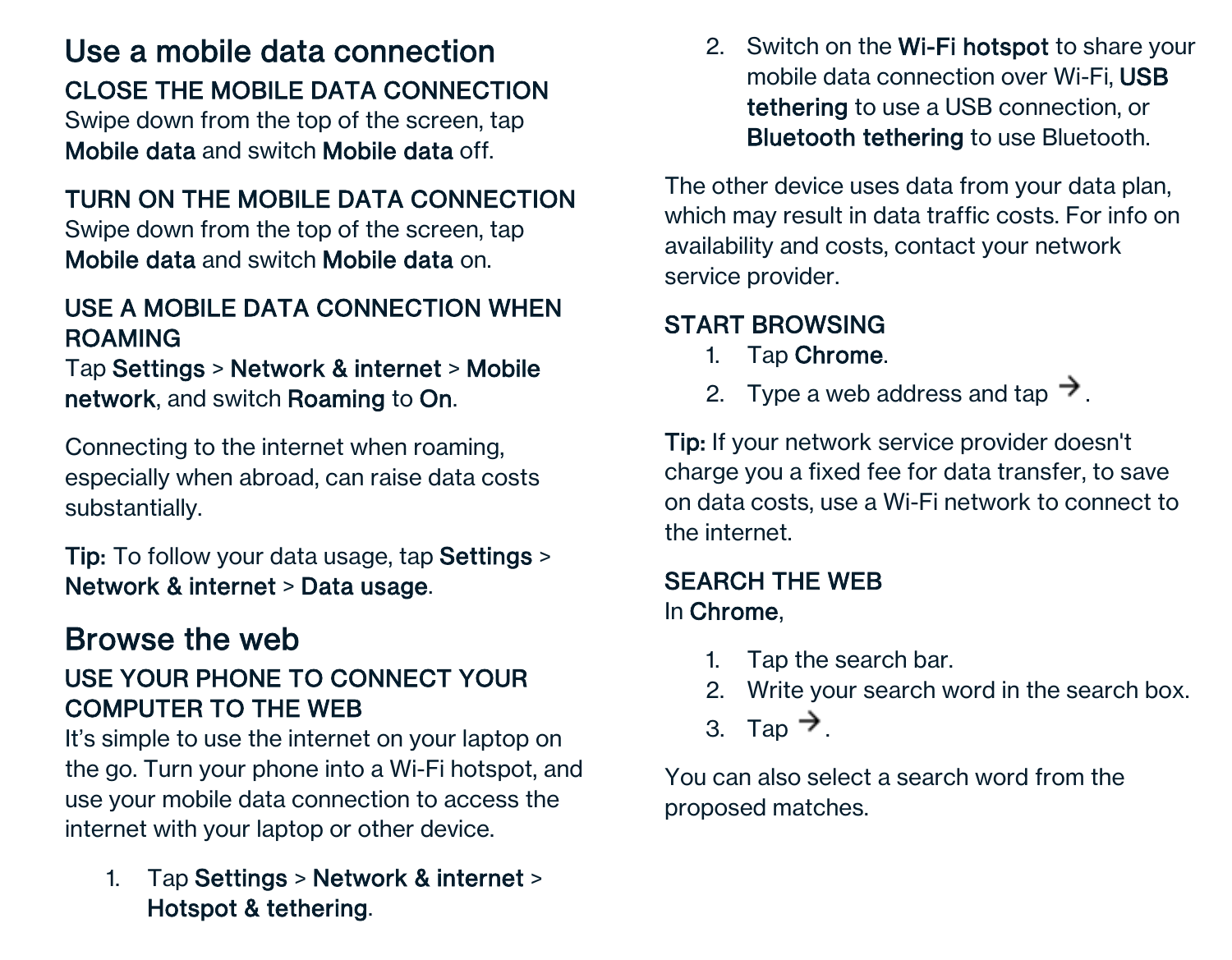### Bluetooth®

You can connect wirelessly to other compatible devices, such as phones, computers, headsets, and car kits. You can also send your photos to compatible phones or to your computer.

### CONNECT TO A BLUETOOTH ACCESSORY

You can connect your phone with many useful Bluetooth devices. For example, with a wireless headset (sold separately), you can speak on the phone hands-free – you can continue what you're doing, such as working at your computer, during a call.

Connecting a phone to a Bluetooth device is called pairing.

- 1. Tap Settings > Connected devices > Connection preferences > Bluetooth.
- 2. Switch Bluetooth to On.
- 3. Make sure the other device is switched on. You may need to start the pairing process from the other device. For details, see the user guide for the other device.
- 4. To pair your phone and the device, tap the device on the list of discovered Bluetooth devices.
- 5. You may need to type in a passcode. For details, see the user guide for the other device.

Since devices with Bluetooth wireless technology communicate using radio waves, they do not need to be in direct line-of-sight. Bluetooth devices must, however, be within 10 meters (33 feet) of each other, although the connection may be subject to interference from obstructions such as walls or from other electronic devices.

Paired devices can connect to your phone when Bluetooth is switched on. Other devices can detect your phone only if the Bluetooth settings view is open. Do not pair with or accept connection requests from an unknown device. This helps to protect your phone from harmful content.

#### REMOVE A PAIRING

If you no longer have the device with which you paired your phone, you can remove the pairing.

- 1. Tap Settings > Connected devices > Previously connected devices.
- 2. Tap  $\bullet$  next to a device name.
- 3. Tap FORGET.

#### CONNECT TO YOUR FRIEND'S PHONE WITH BLUETOOTH

You can use Bluetooth to wirelessly connect to your friend's phone, to share photos, and much more.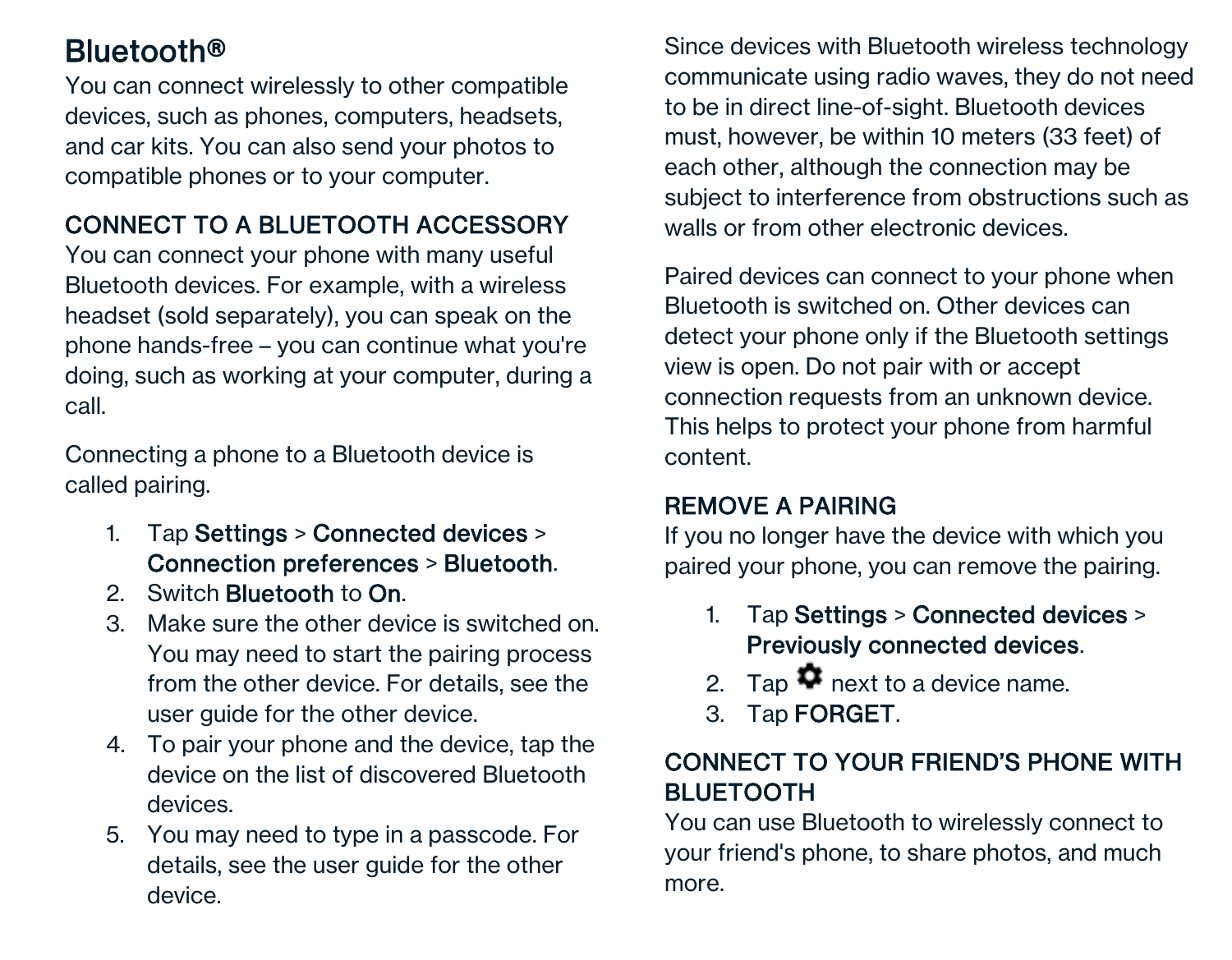- 1. Tap Settings > Connected devices > Connection preferences > Bluetooth.
- 2. Make sure Bluetooth is switched on in both phones.
- 3. Make sure the phones are visible to each other. You need to be in the Bluetooth settings view for your phone to be visible to other phones.
- 4. You can see the Bluetooth phones within range. Tap the phone you want to connect to.
- 5. If the other phone needs a passcode, type in or accept the passcode, and tap Pair.

The passcode is only used when you connect to something for the first time.

#### SEND YOUR CONTENT USING BLUETOOTH

When you want to share your content or send photos you've taken to a friend, use Bluetooth to send them to compatible devices.

You can use more than one Bluetooth connection at a time. For example, while using a Bluetooth headset, you can still send things to another device.

- 1. Tap Settings > Connected devices > Connection preferences > Bluetooth.
- 2. Switch Bluetooth to On.
- 3. Go to the content you want to send, and  $\tan$  > Bluetooth.
- 4. Tap the device to connect to. You can see the Bluetooth devices within range.
- 5. If the other device needs a passcode, type in the passcode. The passcode, which you can make up, must be typed in on both devices. The passcode in some devices is fixed. For details, see the user guide of the other device.

The location of the received files depends on the other device. For details, see the user guide for the other device.

### VPN

You may need a virtual private network (VPN) connection to access your company resources, such as intranet or corporate mail, or you may use a VPN service for personal purposes.

Contact your company IT administrator for details of your VPN configuration, or check your VPN service's website for additional info.

### USE A SECURE VPN CONNECTION

- 1. Tap Settings > Network & internet > Advanced > VPN.
- 2. To add a VPN profile, tap  $+$ .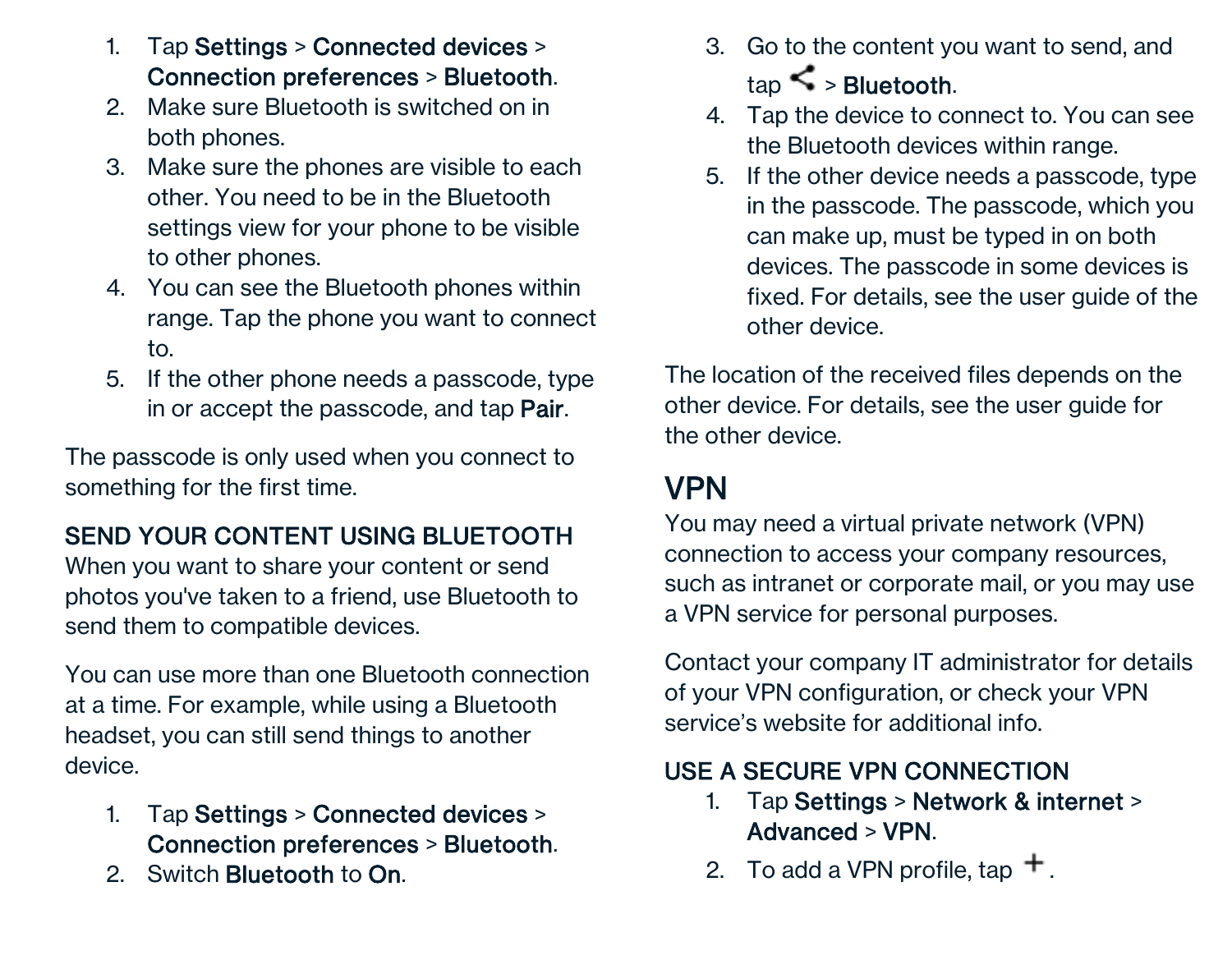3. Type in the profile info as instructed by your company IT administrator or VPN service.

### EDIT A VPN PROFILE

- 1. Tap  $\bullet$  next to a profile name.
- 2. Change the info as required.

### DELETE A VPN PROFILE

- 1. Tap settings next to a profile name.
- 2. Tap FORGET VPN.

# Organize your day

### Calendar

Keep track of time – learn how to keep your appointments, tasks, and schedules up to date.

### MANAGE CALENDARS

Tap Calendar  $\geq \equiv$ , and select what type of calendar you want to see.

Calendars are added automatically when you add an account to your phone. To add a new account with a calendar, go to the apps menu and tap Settings > Accounts > Add account.

### ADD AN EVENT

1. In Calendar, tap  $+$  and select an entry type.

- 2. Type in the details you want, and set the time.
- 3. To make an event repeat on certain days, tap More options > Does not repeat, and select how often the event should repeat.
- 4. To add a notification to the event, tap Add a notification.
- 5. Tap Save.

Tip: To edit an event, tap the event and  $\bullet$ , and edit the details.

#### DELETE AN APPOINTMENT

- 1. Tap the event.
- 2. Tap  $\frac{1}{2}$  > Delete.

# Maps

Google Maps helps you find specific locations and businesses.

- 1. Tap Maps.
- 2. Write search words, such as a street address or place name, in the search bar.
- 3. Select an item from the list of proposed matches as you write, or tap  $\alpha$  on the keyboard to search.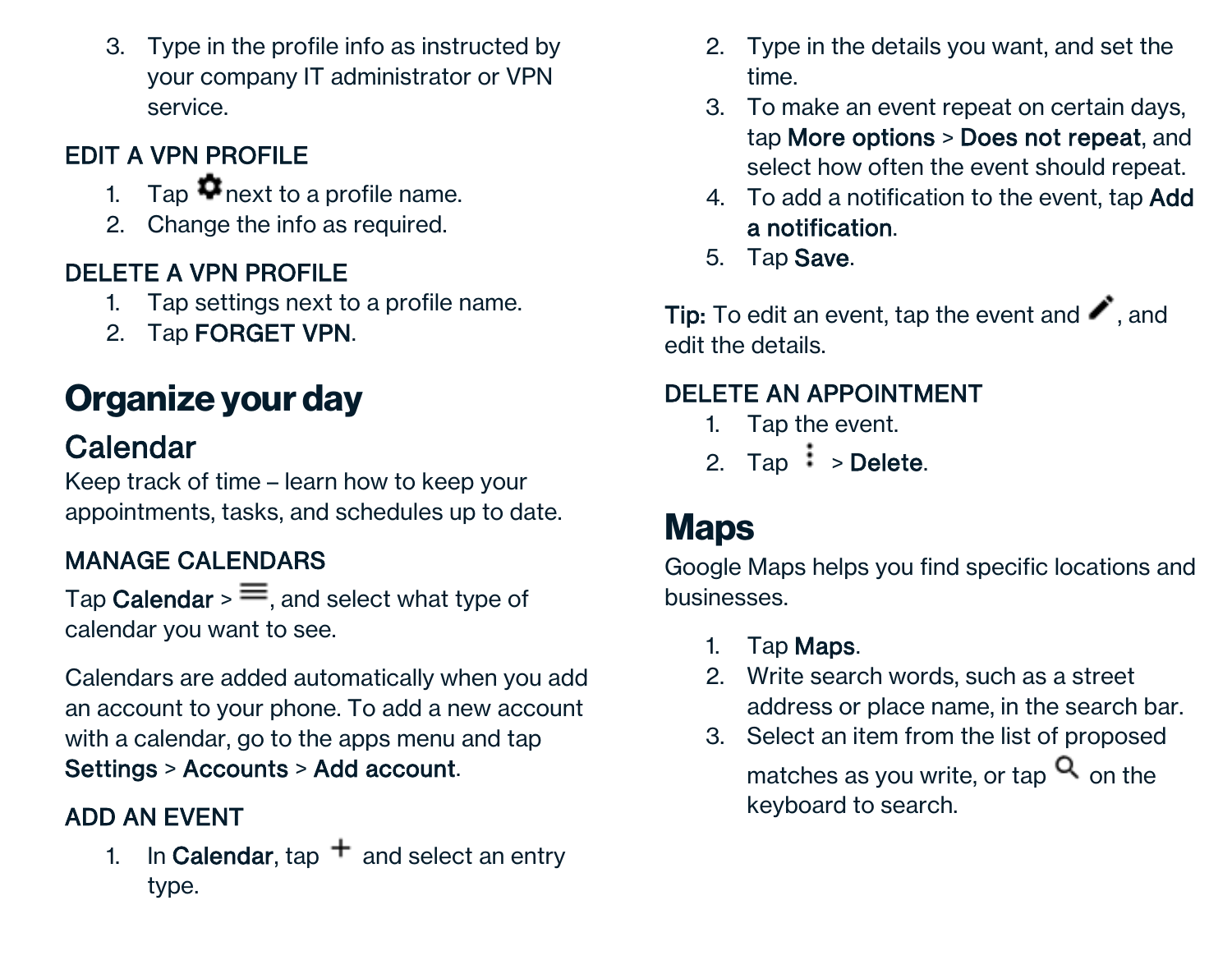The location is shown on the map. If no search results are found, make sure the spelling of your search words is correct.

### SEE YOUR CURRENT LOCATION Tap **Maps**  $>$   $\odot$

#### GET DIRECTIONS TO A PLACE

- 1. Tap Maps and enter your destination in the search bar.
- 2. Tap DIRECTIONS. The highlighted icon shows the mode of transportation, for example  $\blacksquare$ . To change the mode, select the new mode under the search bar.
- 3. If you don't want the starting point to be your current location, tap Your location, and search for a new starting point.
- 4. Tap START to start the navigation.

The route is shown on the map, along with an estimate of how long it takes to get there. To see detailed directions, swipe up from the bottom of the screen.

### Use location services

Use Maps to find out where you are, attach your location to the photos you take.

Location info can be attached to a photo or video, if your location can be determined using satellite

or network technology. If you share a photo or video that contains location info, the location info may be shown to those who view the photo or video. Some apps can use your location info to offer you a wider variety of services.

#### SWITCH ON LOCATION SERVICES

Your phone shows your location on the map using a satellite positioning system, Wi-Fi, or network (Cell ID) based positioning.

The availability, accuracy and completeness of the location info depend on, for example, your location, surroundings, and third-party sources, and may be limited.

Location info may not be available, for example, inside buildings or underground.

For privacy info related to positioning methods, see the HMD Global Privacy Policy, available at http://www.nokia.com/phones/privacy.

Some satellite positioning systems may require transferring small amounts of data over the mobile network. If you want to avoid data costs, for example when traveling, you can switch the mobile data connection off in your phone settings.

Wi-Fi positioning improves positioning accuracy when satellite signals are not available, especially when you are indoors or between tall buildings. If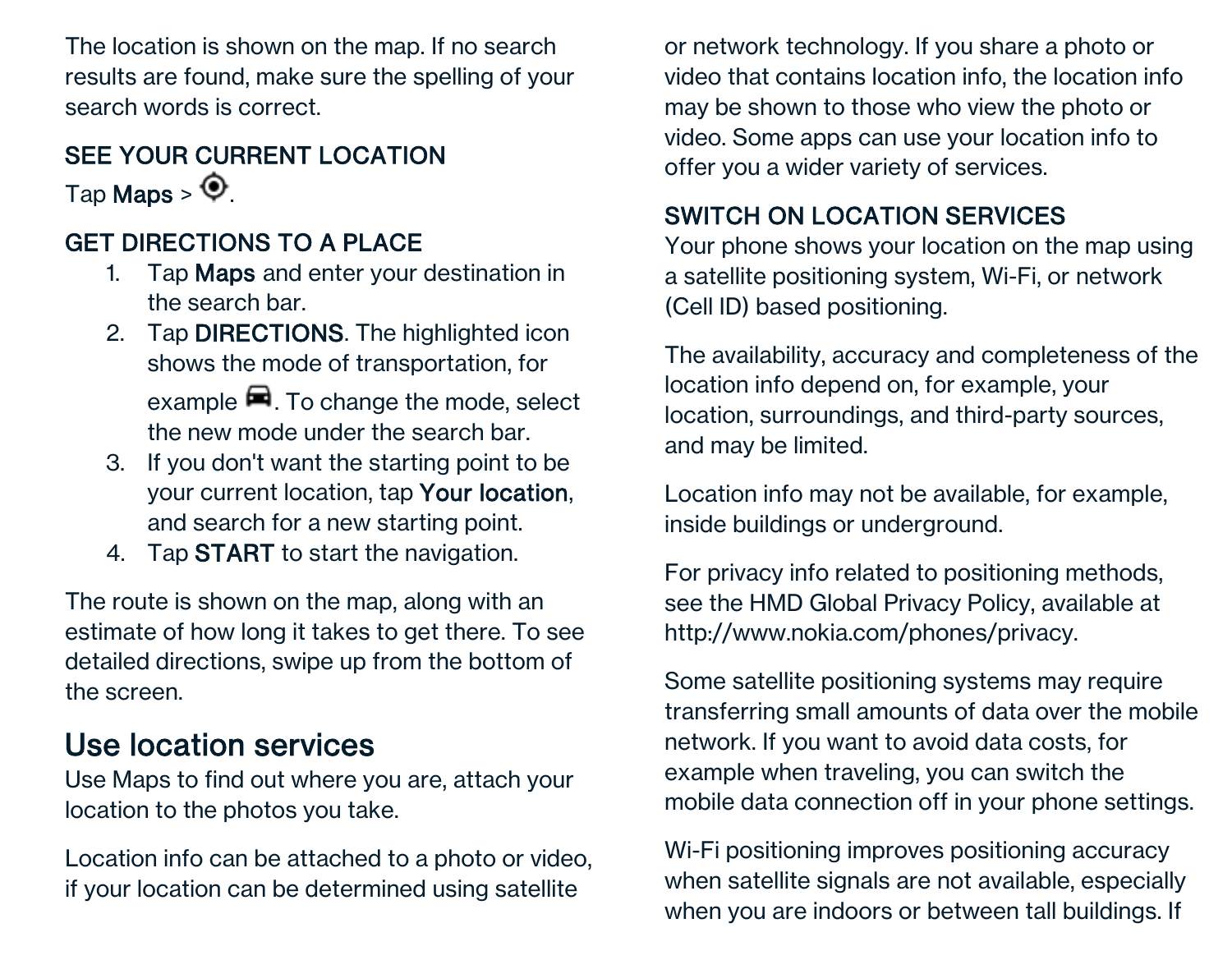you're in a place where the use of Wi-Fi is restricted, you can switch Wi-Fi off in your phone settings.

Tap Settings > Security & location, and switch Location on.

# Apps and services

### Google Play

Your Android phone can live up to its full potential with Google Play – apps, music, movies and books are all readily available for your entertainment.

### ADD A GOOGLE ACCOUNT TO YOUR PHONE

- 1. Tap Settings > Accounts > Add account > Google. If asked, confirm your device lock method.
- 2. Type in your Google account credentials and tap Next, or, to create a new account, tap Create account.
- 3. Follow the instructions on your phone.

### DOWNLOAD APPS

- 1. Tap Play Store.
- 2. Tap the search bar to look for apps, or select apps from your recommendations.
- 3. In the app description, tap INSTALL to download and install the app.

To see your apps, go to the home screen and swipe up from the bottom of the screen.

You need to have a Google account added to your phone to use Google Play services. Charges may apply to some of the content available in Google Play. To add a payment method, tap Play Store >

 $\equiv$  > Account > Payment methods. Always be sure to have a permission from the payment method owner when buying content from Google Play.

### UPDATE APPS

- 1. Tap Play Store  $\geq \equiv$  > My apps & games to see available updates.
- 2. Tap the app with an update available and UPDATE.

You can also update all apps at once. In My apps & games, tap UPDATE ALL.

### REMOVE DOWNLOADED APPS

Tap Play Store  $> \equiv$  > My apps & games, choose an app you want to remove from your Library, and tap X to uninstall.

#### GET MUSIC, MOVIES, OR BOOKS WITH GOOGLE PLAY

Tap Play Store  $> \equiv$  > Books, Movies & TV, or Music.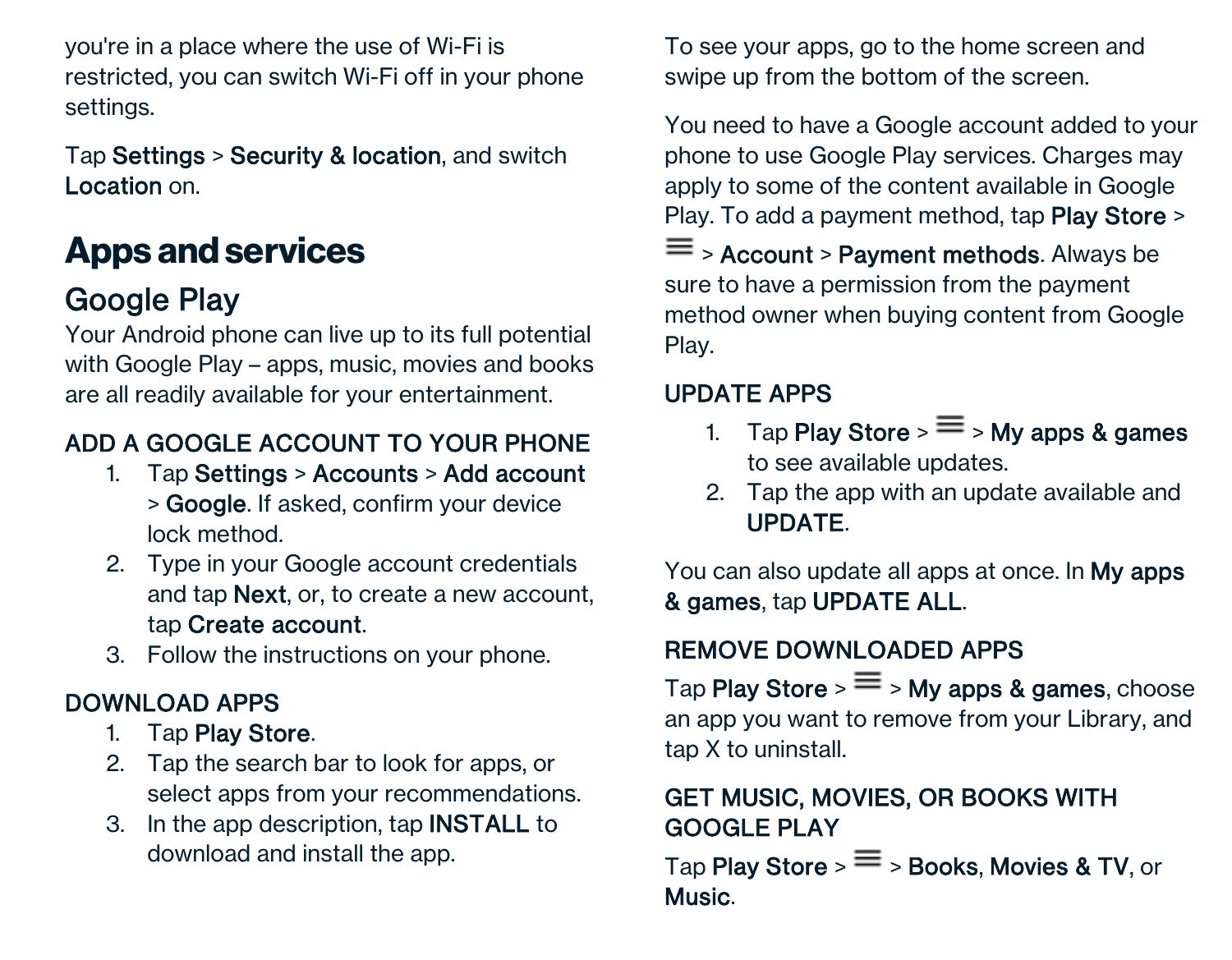# Software updates and backups

Update your phone software and apps wirelessly to get new and enhanced features for your phone. Updating the software may also improve your phone performance.

#### INSTALL AVAILABLE UPDATES Tap Settings > System > Advanced > System update to check if updates are available.

When your phone notifies you that an update is available, just follow the instructions shown on your phone. If your phone is low on memory, you may need to move your apps, photos, and other stuff to the memory card.

Warning: If you install a software update, you cannot use the device, even to make emergency calls, until the installation is completed and the device is restarted.

Before starting the update, connect a charger or make sure the device battery has enough power, and connect to Wi-Fi, as the update packages may use up a lot of mobile data.

### Back up your data

To ensure your data is safe, use the backup feature in your phone. Your device data (such as Wi-Fi passwords and call history) and app data

(such as settings and files stored by apps) will be backed up remotely.

#### SWITCH ON AUTOMATIC BACKUP Tap Settings > System > Advanced > Backup, and switch back up on.

### Restore original settings and remove private content from your phone

Accidents can happen – if your phone is not working properly, you can restore its settings. Or, if you buy a new phone, or otherwise want to dispose of or recycle your phone, here's how you can remove your personal info and content. Note that it is your responsibility to remove all private content.

#### RESET YOUR PHONE

- 1. Tap Settings > System > Advanced > Reset options > Erase all data (factory reset).
- 2. Follow the instructions shown on your phone.

### Storage

To check how much memory you have available, tap Settings > Storage.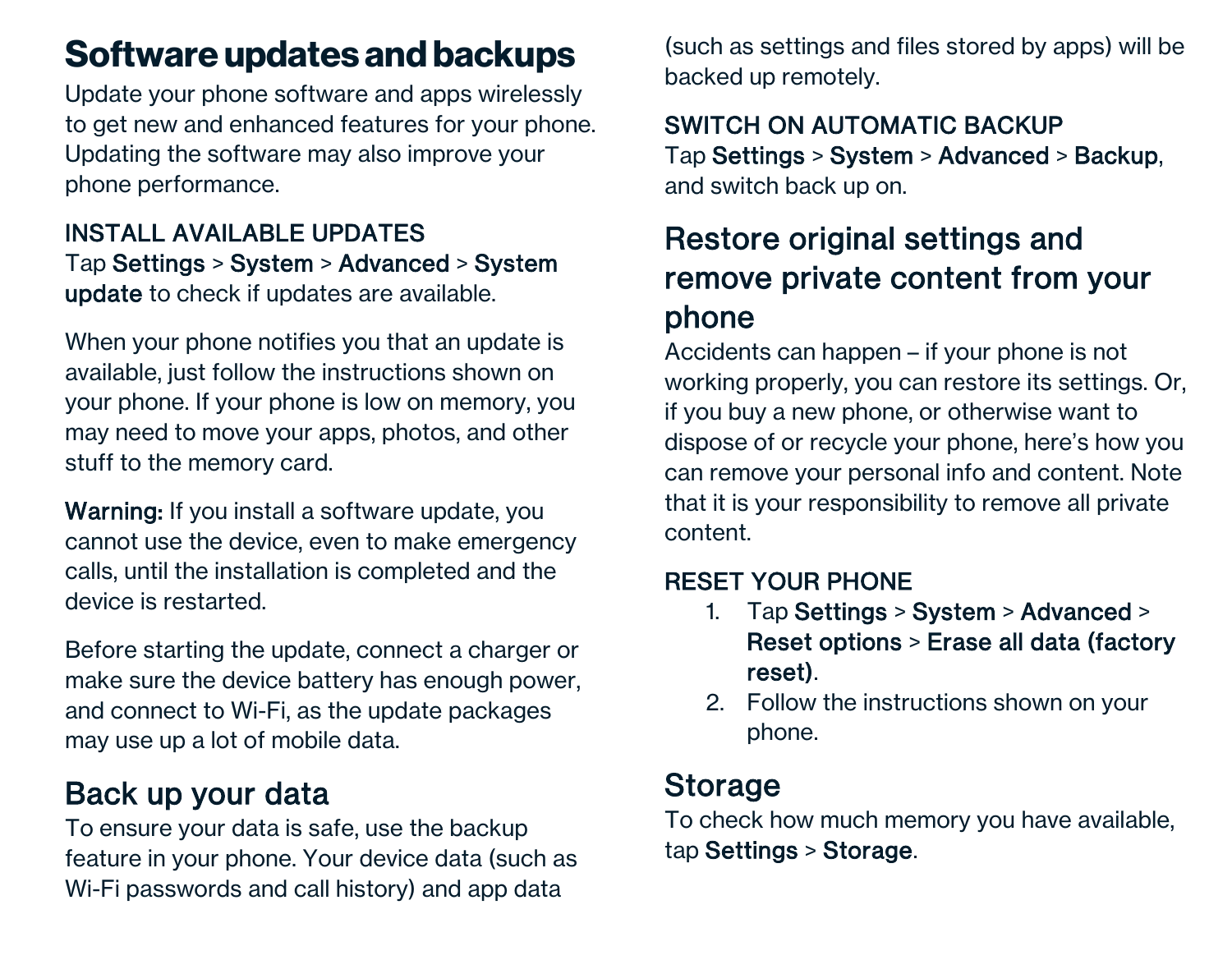#### CHECK AVAILABLE MEMORY ON YOUR PHONE

If the phone memory is getting full, first check for and remove things you no longer need:

- Text, multimedia, and mail messages
- Contact entries and details
- Apps
- Music, photos, or videos

Instead of removing, you can also move the files to the memory card (sold separately). The quality of your memory card may affect the performance of your phone greatly. To get the best out of your phone, use a fast 4–128GB card by a well-known manufacturer.

Use only compatible memory cards approved for use with this device. Incompatible cards may damage the card and the device and corrupt data stored on the card.

To check how much memory you have available and how it's being used, tap Settings > Storage.

#### REMOVE DOWNLOADED APPS

Tap Play Store  $> \equiv$  > My apps & games, choose an app you want to remove from your Library, and tap X to uninstall.

#### COPY CONTENT BETWEEN YOUR PHONE AND COMPUTER

You can copy photos, videos, and other content created by you between your phone and computer to show or store them.

- 1. Connect your phone to a compatible computer with a compatible USB cable.
- 2. On your computer, open a file manager, such as Windows Explorer or macOS Finder, and browse to your phone.
- 3. Drag and drop items from your phone to the computer, or from your computer to the phone.

Make sure you put the files in the right folders on your phone, or you may not be able to see them.

# Protect your phone

### Protect your phone with your face

You can use your face to unlock your phone.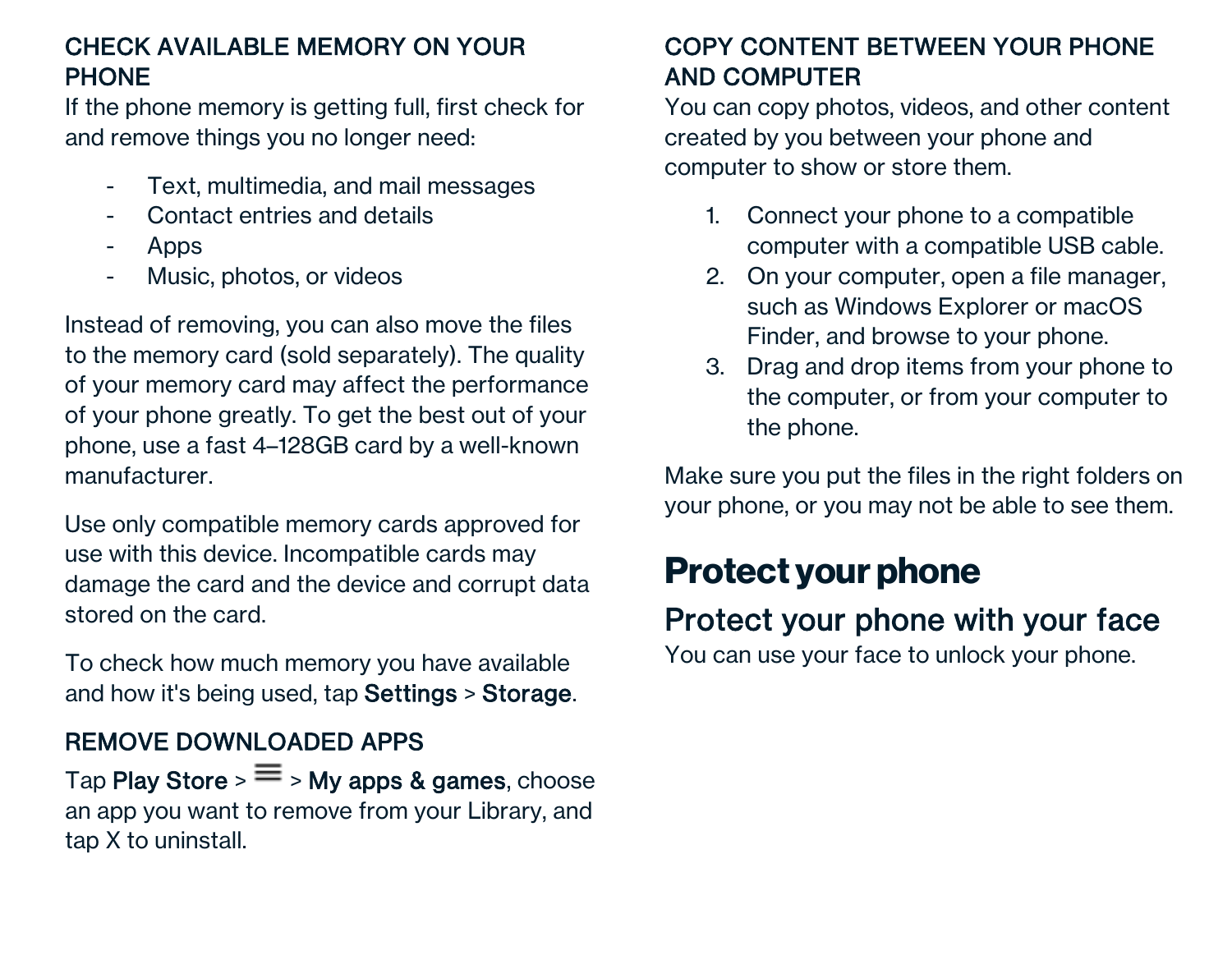#### SET UP FACE UNI OCK



- 1. Tap Settings > Security & location > Face unlock. If you don't have a screen lock set up on your phone, tap Set up screen lock.
- 2. Select what backup unlocking method you want to use for the lock screen and follow the instructions shown on your phone.

Keep your eyes open and make sure your face is fully visible and not covered by any object, such as a hat or sunglasses.

Note: Using your face to unlock your phone is less secure than using a fingerprint, pattern or password. Your phone may be unlocked by someone or something with similar appearance. Face unlock may not work properly in backlight or too dark or bright environment.

#### UNLOCK YOUR PHONE WITH YOUR FACE

To unlock your phone, just turn your screen on and look at the camera.

If there is a facial recognition error, and you cannot use alternative sign-in methods to recover or reset the phone in any way, your phone will require service. Additional charges may apply, and all the personal data on your phone may be deleted. For more info, contact the nearest care point for your phone, or your phone dealer.

### Change your SIM PIN code

If your SIM card came with a default SIM PIN code, you can change it to something more secure.

#### SELECT YOUR SIM PIN

You can choose which digits to use for the SIM PIN. The SIM PIN code can be 4 digits.

#### Tap Settings > Security & location > SIM card lock > Change SIM PIN.

**Tip:** If you don't want to protect your SIM with a PIN code, switch Lock SIM card to Off, and type in your current PIN.

### Locate or lock your phone

If you lose your phone, you may be able to find, lock, or erase it remotely if you have signed in to a Google Account. Find My Device is on by default for phones associated with a Google Account.

To use Find My Device, your lost phone must be: